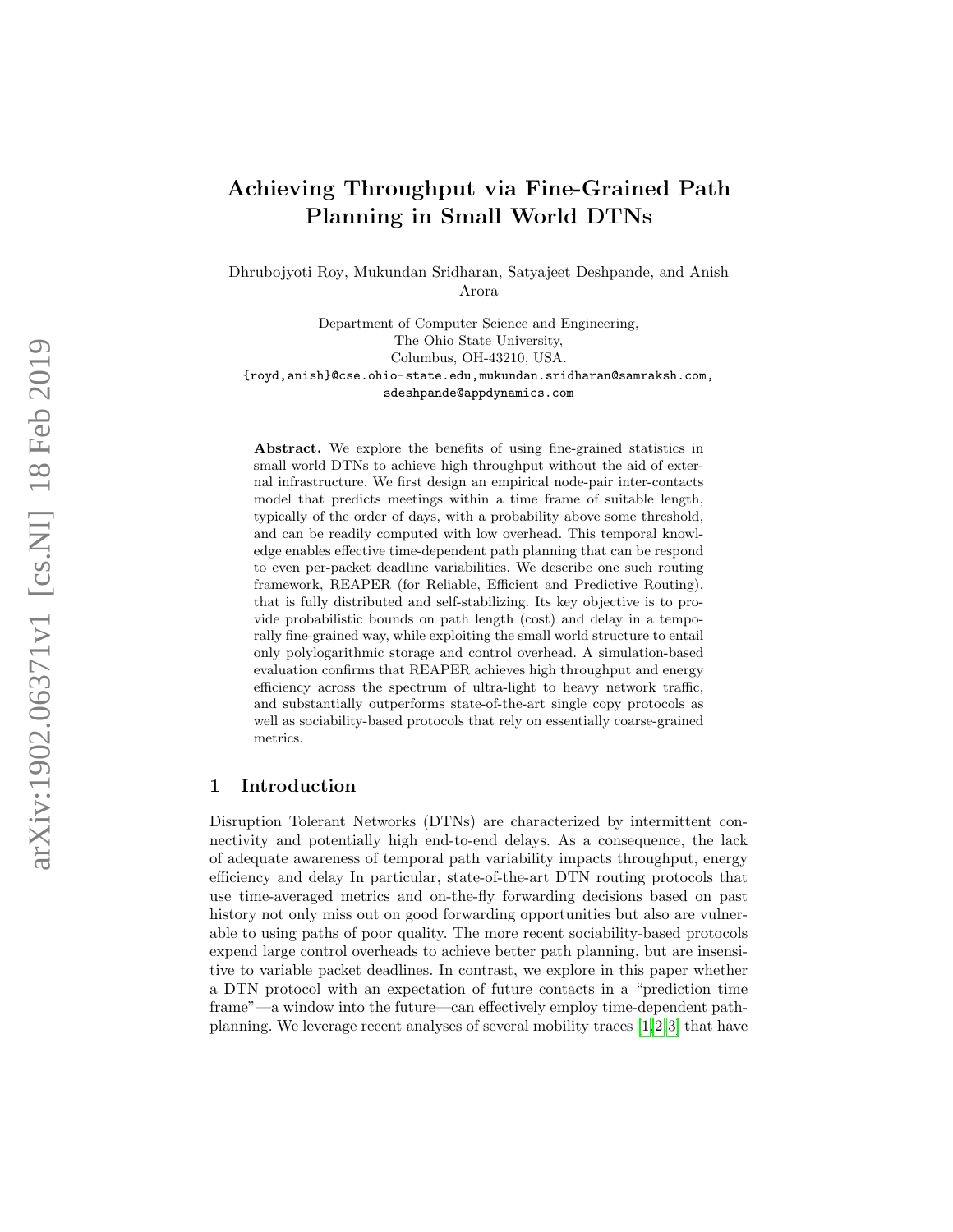shown periodic behavior being exhibited along with some degree of randomness. These hint at the possibility of achieving fine-grained predictability of node intercontacts within some time frame and, thereby, making time-dependent choices of paths which are reliable and/or timely. Recent research has also demonstrated a "small-world phenomenon" in real-life dynamic networks [\[4,](#page-14-2) [5,](#page-14-3) [6\]](#page-14-4), wherein a network is connected via short paths that grow only logarithmically with its size. These suggest that as long as frame based, fine-grain path planning preserves the small-world property, enumeration of available paths should not incur high overhead.

Contributions of the paper. We introduce a temporal frame-based approach for DTN routing. Intuitively, a frame is an interval of time in which node-pair inter-contact (link) probabilities are high for sufficiently many pairs such that together these pairs imply a temporally giant connected graph, over which reliable routing is possible even if there is a trade-off with delay. Through the analysis of real life dynamic network traces, we show that a suitably chosen time frame allows for deterministic or highly reliable meetings of a significant fraction of node pairs in the network, greatly improving the average path probabilities and expected throughput, while preserving the small-woorld property of the network. In the context of a frame, we next introduce a model of pairwise inter-contacts that can be used for predicting upper-bounds on node meeting instants. The model is simple to implement, and requires minimal information in a real-world dynamic setting. It does not assume the existence of infrastructure nor any advance knowledge of the underlying mobility model and network dynamics: nodes leverage the intrinsic pattern of inter-contacts to extract link information in the course of normal network evolution.

Using the predicted schedules, we then demonstrate fine-grained network path planning using traditional QoS metrics (such as path length, delay, reliability, etc.), by designing REAPER (for Reliable, Efficient and Predictive Routing), a fully distributed single-copy routing framework that allows for temporally variable selection of the best path subject to some deadline constraints for message delivery. The common case control overhead of REAPER is polylogarithmic in the number of relay nodes, while maintaining enough information to be used with a variety of optimization objectives (in this paper, we optimize for path lengths, incerchangeably referred to as costs). REAPER is flexible in that it allows for the specification of the delay constraint on a per-message basis. The protocol also self-stabilizes under a bounded number of failures in the system; the formal proof of stabilization is presented in the Appendix.

We have evaluated the performance of REAPER against link-metric based infrastructure-free single-copy DTN protocols, namely, Minimum Estimated Expected Delay-Based Distance Vector Routing (MEED-DVR) [\[7\]](#page-14-5) and Probabilistic Routing Protocol using a History of Encounters and Transitivity (PROPHET) [\[8\]](#page-14-6). The evaluation is based on ns-2 simulations and considers a realistic humancarried mobile network setting. It shows an improvement in throughput of up to 135% (200%) over MEED-DVR (PROPHET) across light to heavy traffic loads, with up to  $4.5 \times (22 \times)$  lesser average path lengths. In addition to discussing how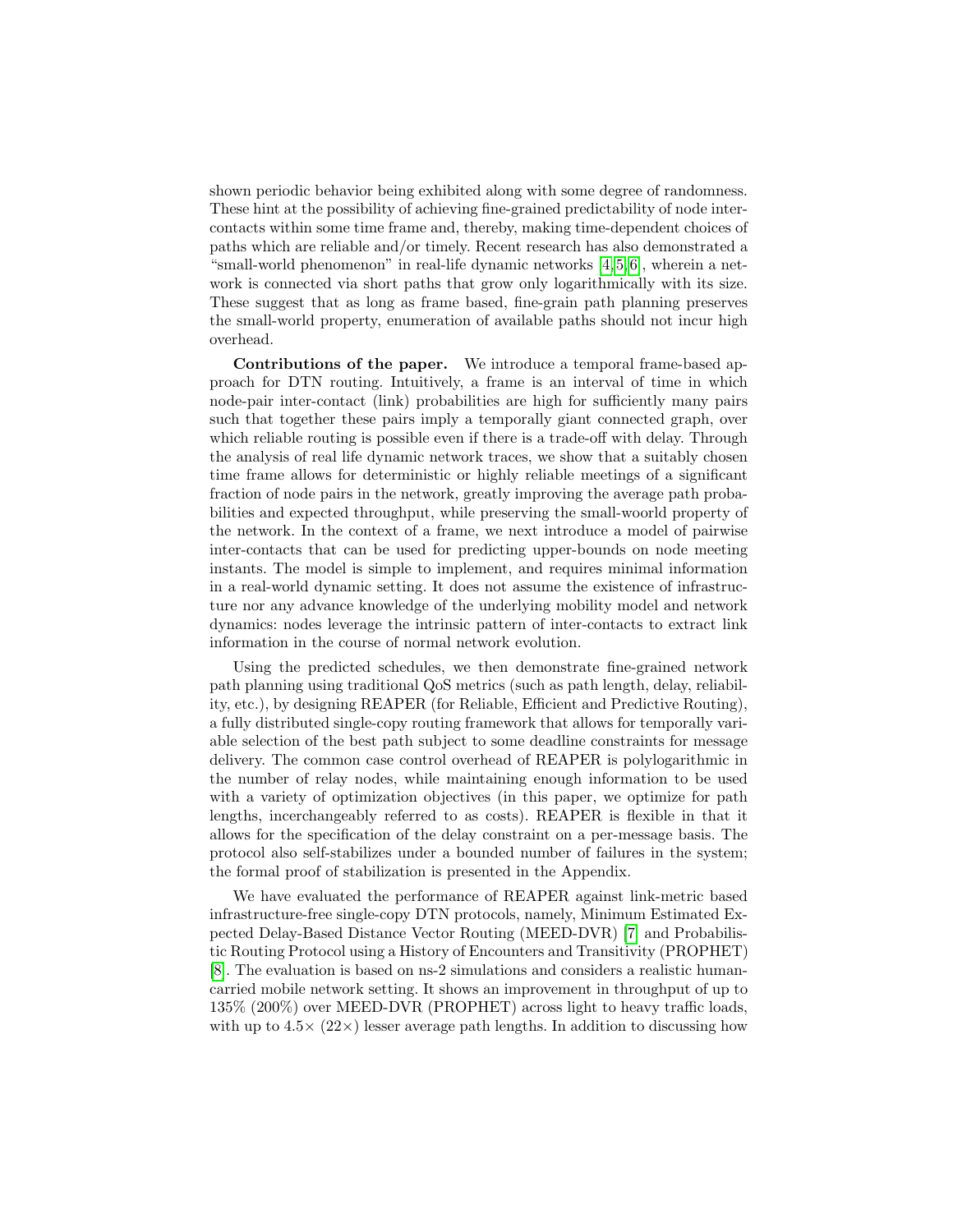these improvements hold even with respect to more recent single-copy protocols, we observe that REAPER has  $\mathcal{O}(\log n)$  (best case  $\mathcal{O}(n)$ ) lower control overhead than the sociability metric based BUBBLE Rap [\[9\]](#page-14-7), and has about  $10\% - 40\%$ better throughput as a consequence of fine-grained path planning.

Organization of the paper. In Section [2,](#page-2-0) we present related work on small worlds, inter-contact modeling, and routing in DTNs. In Section [3,](#page-3-0) we introduce and analyze the frame-based inter-contacts model and prediction problem. We describe REAPER and provide simulation-based validation in Sections [4](#page-7-0) and [5](#page-11-0) respectively. Section [6](#page-13-1) features concluding remarks and discusses future work. Finally, the Appendix section presents the complete protocol and provides proofs of self-stabilization, correctness, optimality, and cycle-avoidance.

# <span id="page-2-0"></span>2 Related work

Small worlds in dynamic networks. As early as 1967, Milgram demonstrated in a famous experiment that human acquaintances are connected by the proverbial "six degrees of separation". Until relatively recently, research on the small world phenomenon predominantly analyzed static graphs [\[4,](#page-14-2) [5\]](#page-14-3). However, recent research has shown this phenomenon manifests in dynamic graphs as well. Through the existence of spatio-temporal "communities" "superconnectors" that carry information across communities, the small-world phenomenon results in networks with only polylogarithmic path lengths. Nguyen et al [\[6\]](#page-14-4) demonstrated high correlations of shortest dynamic path lengths and clustering coefficient over periods of 24 hours, attributing the observations to cycles in daily human activities. Clauset et al [\[10\]](#page-14-8) and Nguyen et al [\[11\]](#page-14-9) designed autocorrelation-based metrics for measuring temporal similarity and estimating the extent of disorder in small world dynamic networks. It turns out however, for reasons we discuss in Section [3,](#page-3-0) that autocorrelation techniques yield poor estimators for characterizing pairwise inter-contacts.

Routing in DTNs. Routing algorithms in DTN literature can be classified into two broad categories: replication-based and single-copy. In the former category, some prominent examples are Epidemic [\[12\]](#page-14-10), Spray and Wait [\[13\]](#page-14-11), MaxProp [\[14\]](#page-14-12) and RAPID [\[15\]](#page-14-13). Backpressure-based routing schemes use queue differentials to make forwarding decisions that achieve throughput optimality. A recent variation of backpressure routing, BWAR [\[16\]](#page-14-14), jointly optimizes throughput and delay, but it relies on the ability to forward commodities destined for some node at every link and therefore reduces to epidemic-based flooding for a single destination class.

Our work belongs to the second category of protocols, which uses statistical link metrics to choose a suitable relay for single-hop forwarding. This approach inherently yields more energy efficiency, if not more goodput, but its throughput or delivery delay can be adversely affected if the forwarding node is not chosen properly. Popular infrastructure-free benchmark protocols in this category are PROPHET [\[8\]](#page-14-6) and MEED [\[7\]](#page-14-5), which respectively maximize path probability and minimize expected delay, and serve as the basis for comparison with REAPER.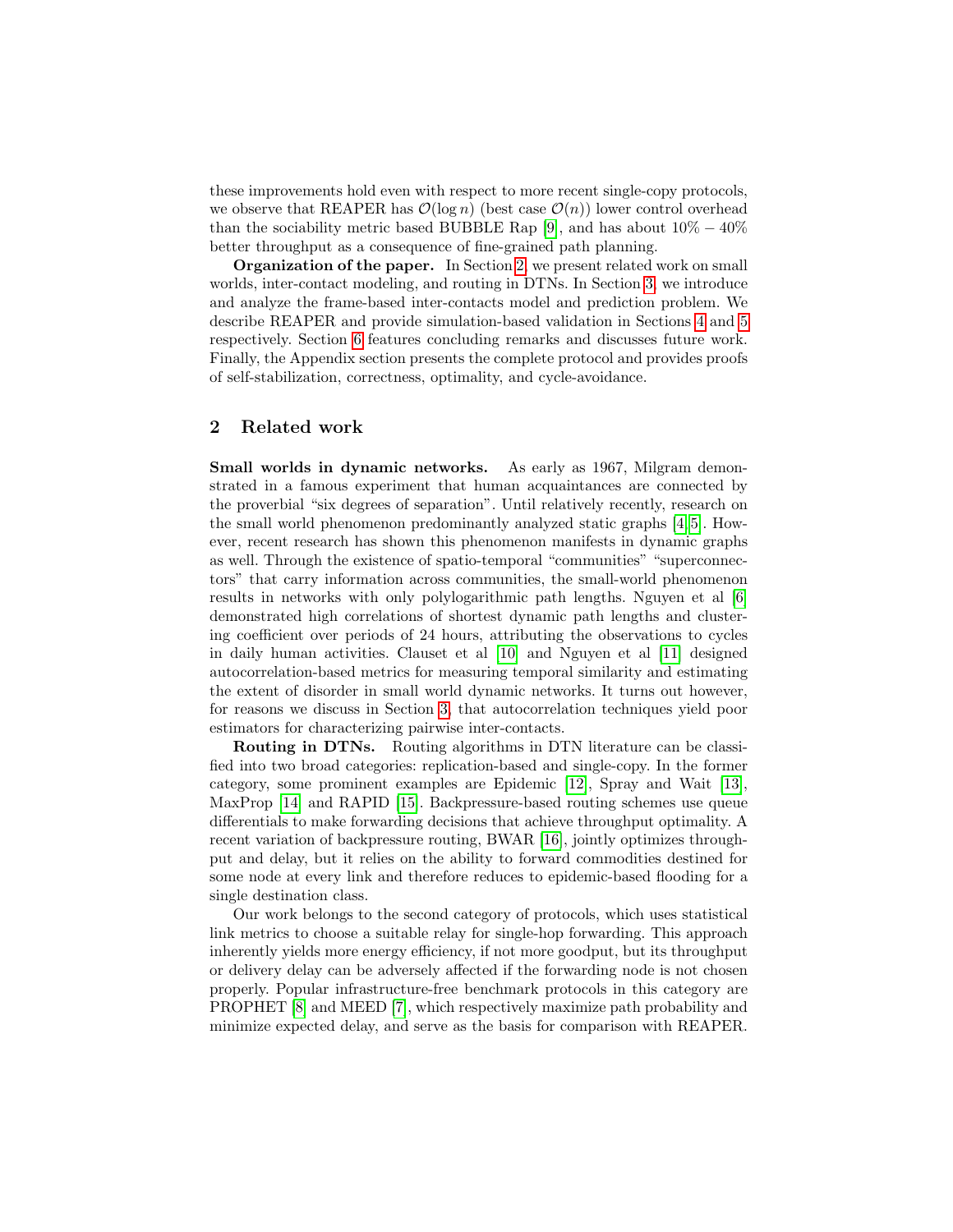<span id="page-3-1"></span>

Fig. 3.1: Normalized metrics with varying window size  $\delta$ 

Other probabilistic forwarding algorithms, such as [\[17,](#page-14-15) [18\]](#page-14-16) assume some kind of global knowledge or the existence of static infrastructure. In the context of social networks, a third category of protocols has found prominence in recent times: those that route packets based on sociability information. BUBBLE Rap [\[9\]](#page-14-7) is such a benchmark that performs quite well in terms of throughput and cost in small- world networks, and is known to perform better than other centralitybased protocols (e.g., Simbet [\[19\]](#page-14-17)). In this paper, we analyze how fine-grained path planning gives our framework higher throughput and much better control overhead than BUBBLE Rap. More recent work such as [\[20,](#page-14-18) [21\]](#page-14-19) advocate the discovery of temporally transient contact patterns and communities from DTN traces; however, such methods require global knowledge and are realized in a purely centralized manner.

# <span id="page-3-0"></span>3 Frame-Based Reliability and The Prediction Problem

## 3.1 Finding characteristic time frames in Human-Centric DTNs

We use three data sets from the Dartmouth Haggle project [\[22\]](#page-14-20) and one from the University of Milano [\[23\]](#page-14-21) that contain opportunistic Bluetooth contact traces between users in conference, lab or campus environments. In order to focus on purely peer-to-peer communication, we filter out all contacts with access points as well as with external nodes that can facilitate message transmission by acting as static or mobile infrastructure. The traces are analyzed as follows: we iterate over the interval duration,  $\delta$ , from 1 minute to roughly half of the total trace duration T. In each iteration, we consider contiguous windows of length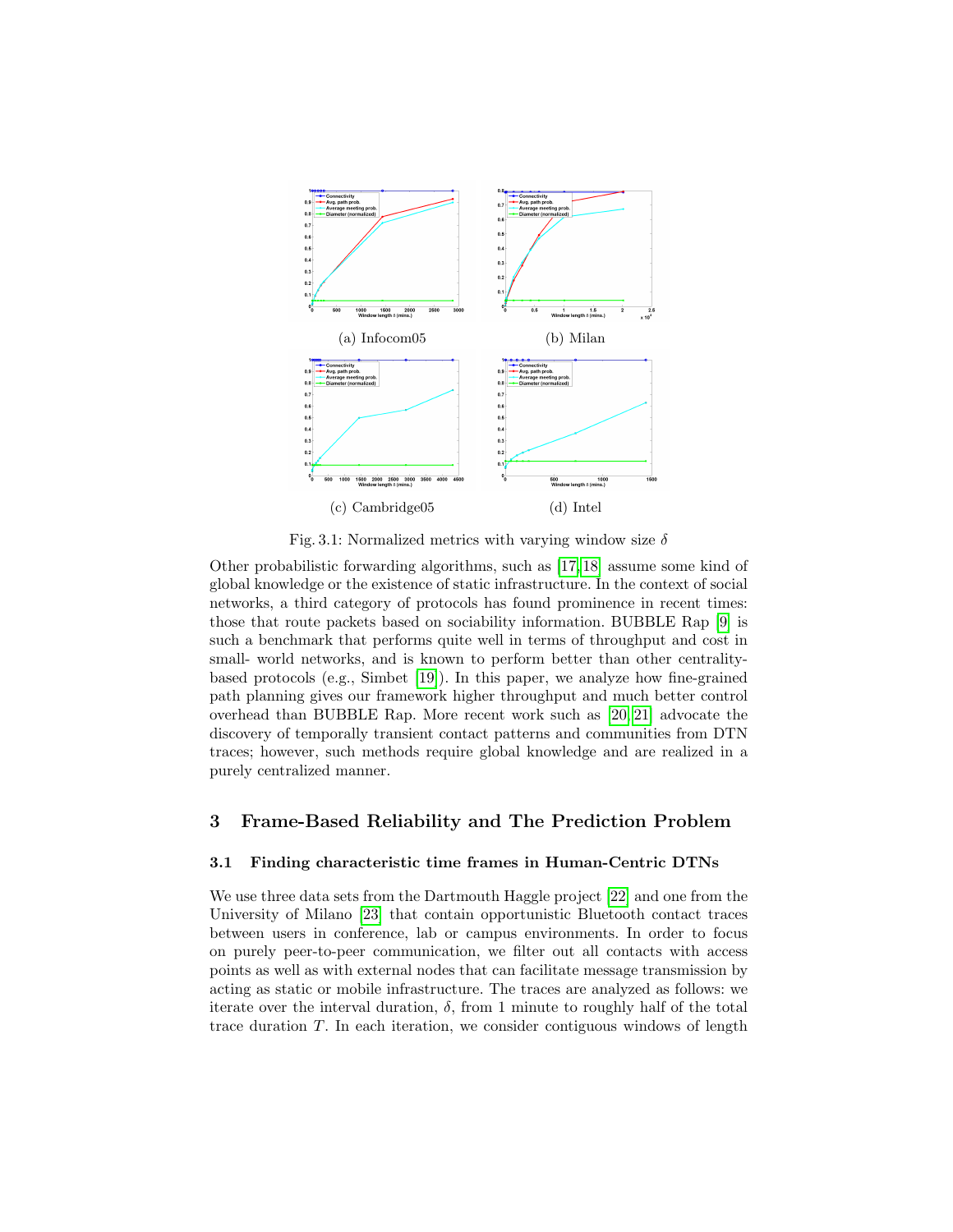Table 3.1: Summary of Mobility Traces

<span id="page-4-1"></span>

| Dataset                       |       | Nodes Environ. Frame Avg. Connect. Diameter |                |                |      |        |
|-------------------------------|-------|---------------------------------------------|----------------|----------------|------|--------|
|                               | /Days |                                             |                | (days) Quality |      | (hops) |
| Information $41/4$ Conference |       |                                             | $\overline{1}$ | 0.77           |      |        |
| Milan                         |       | $49/19$ Campus                              | 6              | 0.72           | 0.98 |        |
| Cambridge $05\;12/6$          |       | Lab                                         | 3              | 0.74           |      |        |
| Intel                         | 9/6   | Lab                                         |                | 0.63           |      |        |

 $\delta$  and calculate the following metrics of interest: (i) the average per-node intercontacts probability, (ii) the percentage of connected links, (iii) the average path probability considering the most reliable paths, and (iv) the network diameter comprising of shortest hop paths.

The normalized metrics are presented in Fig.  $3.1(a)-(d)$ . Observe that the node inter-node meeting probability increases greatly with the use of larger timeframes without compromising network connectivity. Interestingly, in each case, the average path quality is at least that of the average link quality in a suitably chosen window of time, despite the fact that path probabilities are multiplicative. This can be inferred from the small world property of the networks in the following way. A fraction of links are assured 100% connectivity within each frame. Some of these relays are also superconnectors, i.e., they communicate with many other nodes in the network, even if with reliability lower than 100%, yielding higher path qualities that surpass the individual link probabilities between the corresponding source-destination pairs. It follows from this analysis that the use of time frames for routing in DTNs greatly enhances path quality and, as a result, throughput. The choice of a characteristic frame duration for a certain network is somewhat subjective, and as such trades reliability for overhead. For our purpose, we choose the minimum frame length that yields an average path reliability of 60% or higher while maintaining a giant-connected component of  $90\%$  or more of all *available* paths<sup>[1](#page-4-0)</sup>. The characteristic frame lengths estimated for the four traces, along with their average path quality, connected component size  $(\%)$  and network diameter are shown in Table [3.1.](#page-4-1) Note that a larger frame length does not preclude the existence or discovery of short-delay paths in the network; it is merely used to enumerate future paths at any given point in the frame to enable routing at a finer level of granularity, as will be discussed in the next section.

The criterion for selecting a frame length raises an important question: for any given frame length, isn't it preferable to only include links of high reliability (say, above a certain cost threshold,  $P_{thresh}$ ) to create paths in the network? Contrary to intuition however, our analysis shows otherwise. By way of example, Fig. [3.2\(](#page-5-0)a) summarizes the variations of network metrics with increasing values of  $P_{thresh}$  for the Infocom05 trace using its characteristic frame duration of 1 day.

<span id="page-4-0"></span><sup>1</sup> Observe that per pair of nodes we could have used a potentially different frame length for the same probability threshold due to variances in their meeting patterns over time. To avoid analysis over common multiples of frame lengths associated with node pairs in paths, we select a "one size fits all" characteristic frame length.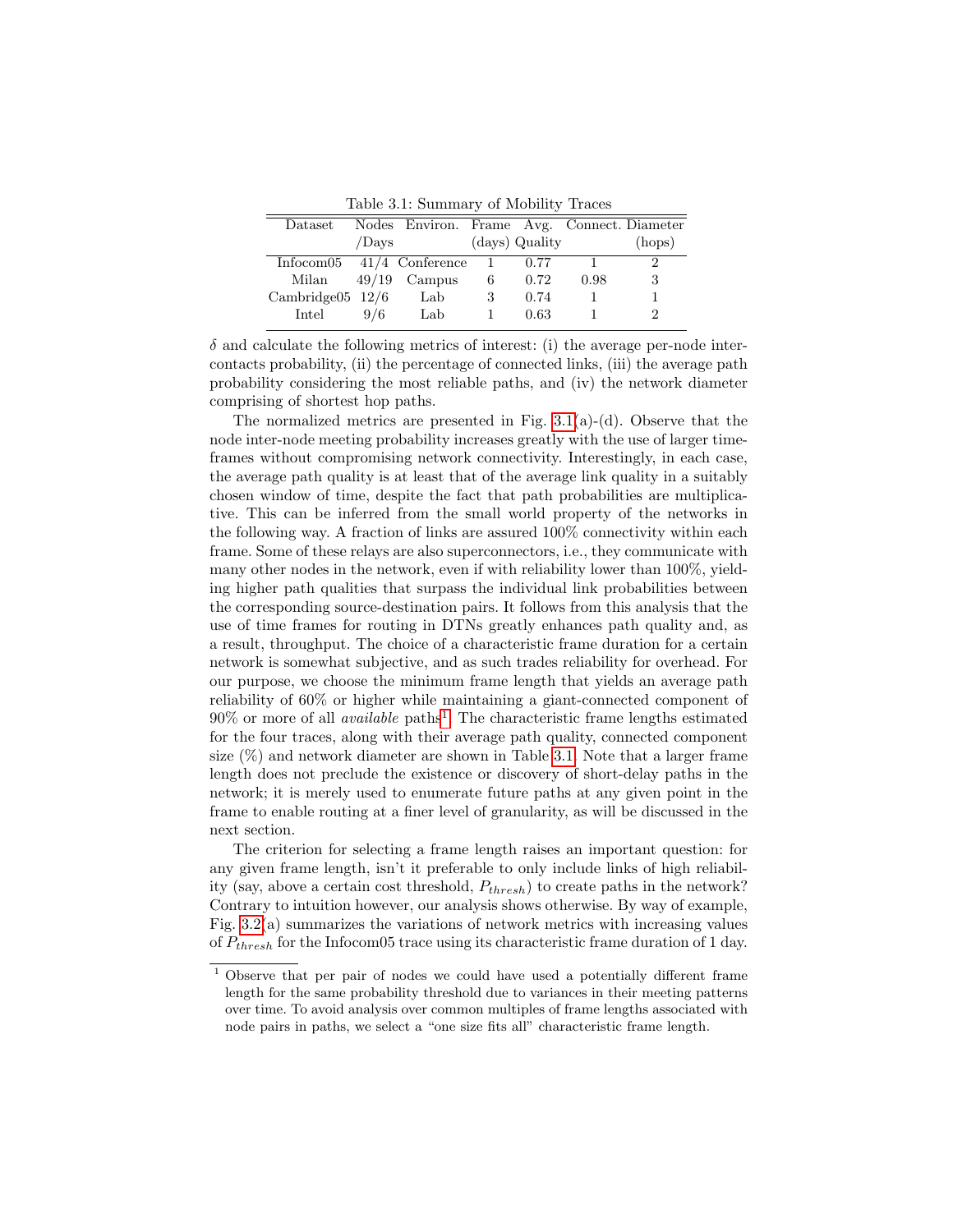<span id="page-5-0"></span>

Fig. 3.2: Normalized metrics and path quality ECDF with varying  $P_{thresh}$  in Infocom05 ( $\delta = 1$  day)

Observe that the path reliability increases with increasing  $P_{thresh}$ , and, while the diameter increases, it still preserves a small world. However, connectivity worsens, and the overall network throughput obtained from Little's Law decreases. This phenomenon may be explained as follows: the 35% assured contacts observed at the threshold of 0.95 continue to provide the best available paths even when relatively low reliability links are admitted. Thus, even though a direct link between two nodes  $i$  and  $j$  may be admitted with a lower threshold, the best quality path for routing packets between them would likely still be the existing slightly longer path through the assured set of links, since most of the network is already connected through the small-world by then. Consequently, it can be observed in Fig. [3.2\(](#page-5-0)b) that the path quality ECDFs are identical for a wide range of lower admission thresholds. Lowering the threshold further would help improve connectivity but not affect the existing best paths. When lower quality paths are omitted, the gain in average path quality is surpassed by the loss in connectivity, and consequently, the highest throughput is observed at  $P_{thresh} = 0.0$ . Therefore, the inclusion of low-quality links in a small world network typically enhances its performance once the characteristic frame length has been fixed. A vital difference in our analysis methodology from previous work is worth addressing here. In Nguyen et al [\[6\]](#page-14-4), an adjacency matrix-based technique for discovering higher-hop path is described. Let  $A_t, t = 0, 1, \ldots, n$  be the adjacency matrix of a dynamic network up to time  $t$ . According to Nguyen et al, the union  $A_t \vee A_t^2 \vee \ldots \vee A_t^n$  should enumerate the higher hop paths of length  $1, 2, \ldots, n$ . We regard this estimation as being too optimistic for frame-based computation of higher-hop paths, since the relative ordering of links in time is not captured in the adjacency matrix corresponding to a frame interval. We therefore eschew the occurrence of multiple hops during a frame interval  $\delta$ , and discover higher-hop  $\begin{bmatrix} \frac{T}{\delta} \\ \frac{T}{\delta} \end{bmatrix}$ 

paths by computing  $A_{\delta} \vee (A_{(0,\delta]} \cdot A_{(\delta,2\delta]}) \vee \ldots \vee ((\delta_{\delta})$  $\prod_{x=\delta} A_{(x-1,x]}) \cdot A_{(\lceil \frac{T}{\delta} \rceil-1, \lceil \frac{T}{\delta} \rceil]})$ . The network diameter, as expected, is bounded by as many intervals as the number of logical ∨ operations needed for convergence in the number of paths.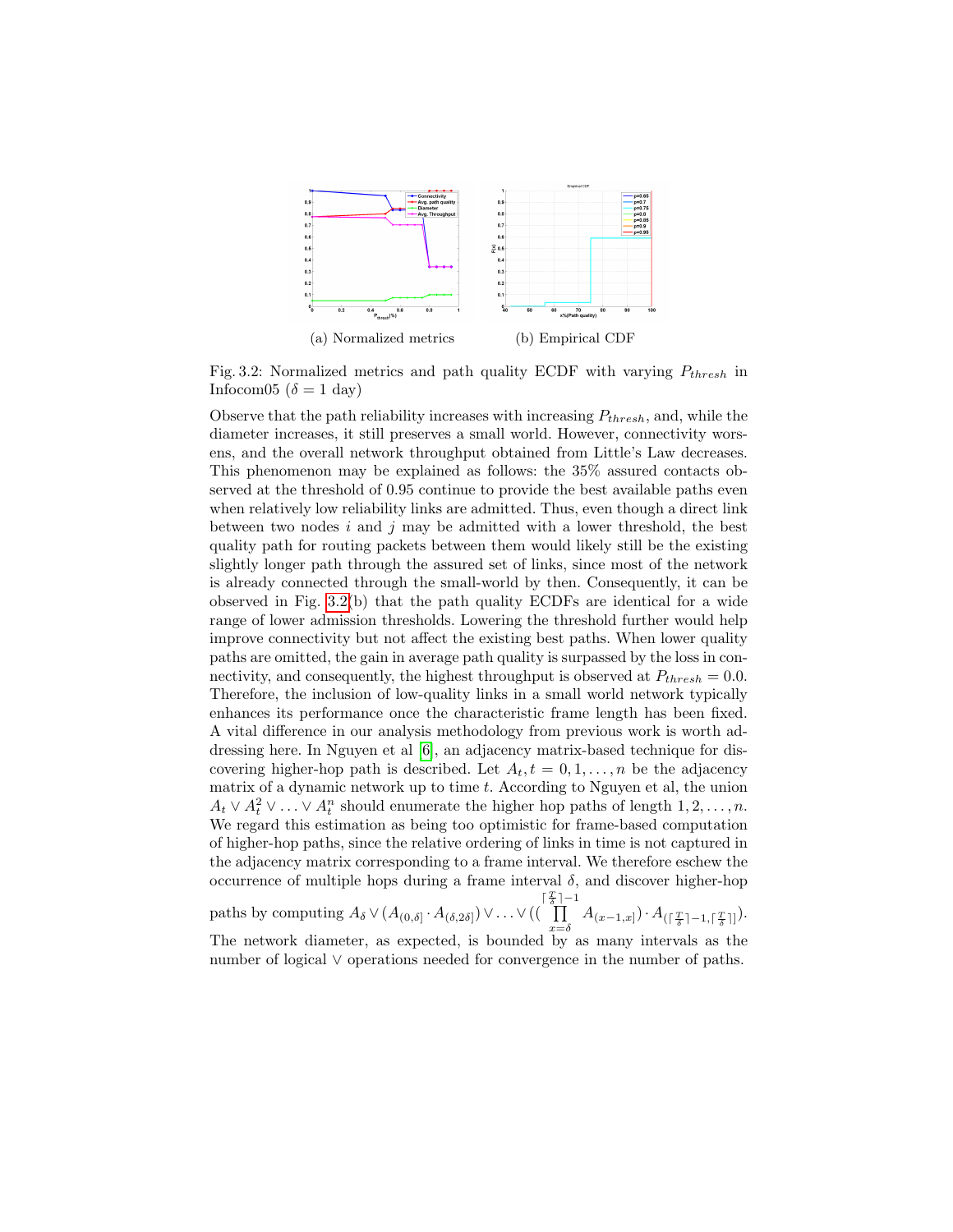#### 3.2 The Frame Based Inter-Contacts Model

As explained previously, the node-pair inter-contacts relative to a time frame are essentially a mix of assured and probabilistic events. We propose the following inter-contact model to characterize both aspects for a pair of nodes  $i$  and  $j$ relative to a frame of length f:

i) Non-zero, independent meetings. There exists  $z \geq 1$  for each pair of nodes i and  $j$  such that the number of meetings in each frame is  $z$ . The meetings are assumed to be independent.

ii) Bounded jitter. There exists a monotonically non-decreasing sequence of time instants in each frame,  $\langle \beta_0, \beta_1, \beta_2, \dots, \beta_z \rangle$  with  $\beta_0 = 0$ , the start of the frame, such that for the first  $z - 1$  meetings, the  $l<sup>th</sup>$  meeting instant between i and j has p.d.f. defined as  $p_l(t)$  in  $(\beta_{l-1}, \beta_l]$ .  $\beta_z$ , which represents the last meeting, however, is allowed to be probabilistic. Mathematically,

$$
[\forall l \in [1, z) : \int_{\beta_{l-1}}^{\beta_l} p_l(t)dt = 1], [\int_{\beta_{z-1}}^{\beta_z} p_l(t)dt \le 1], [\int_{\beta_z}^f p_l(t)dt = 0]
$$

Note that the value of  $z$  can be 1, accommodating the possibility of links with purely probabilistic contacts. The proposed inter-contacts model can be easily extended to slotted time frames, with summations replacing integration. Henceforth in the paper, we divide time into equidistant slots of length s each and use f contiguous slots to constitute the frame between a pair of nodes i and j.

## 3.3 The Prediction Problem

Let  $H_{ij}$  be a  $h \times f$  data structure that enumerates the history of independent contacts between  $i$  and  $j$  in the past  $h$  time frames. The indicator variable  $H_{ij}(k, r)$ , for  $k \in [1, h]$  and  $r \in [1, f]$ , is 1 if and only if i and j met at the  $r<sup>th</sup>$ slot of the  $k^{\text{th}}$  timeframe.

The prediction problem can now be stated as: Given  $H_{ij}$  and the present time instant x, predict the maximum delay  $d_m(x)$  before the next contact between  $i$  and  $j$ .

To solve the prediction problem in our inter-contact model, we first estimate the meeting interval upper-bounds  $\beta_1, \beta_2, \ldots, \beta_z$  in the timeframe from history data, essentially converting the set of history timeframes into a single summary data structure that we term as the  $\beta$ -frame. Once the  $\beta$ -frame has been constructed, the time instant x is mapped to an appropriate position in the  $\beta$ -frame and the nearest  $\beta$ –slot is returned.

**Step 1: Estimation of slot probabilities.** We first find  $\bar{c}_{ij}(r)$ , the average number of a contacts per slot for the  $r<sup>th</sup>$  timeslot in the timeframe.

Step 2: Estimation of  $\beta_1, \beta_2, \ldots, \beta_z$ . The  $\beta$ -slots are estimated by a two-pass method. In the first pass, we keep adding consecutive slot probabilities  $\bar{c}_{ij}(r)$  till we reach a slot where the aggregate crosses 1. If such a slot is found, we mark it as  $\beta_1$ , and continue to scan for successive  $\beta$ –slots in the same way, adding any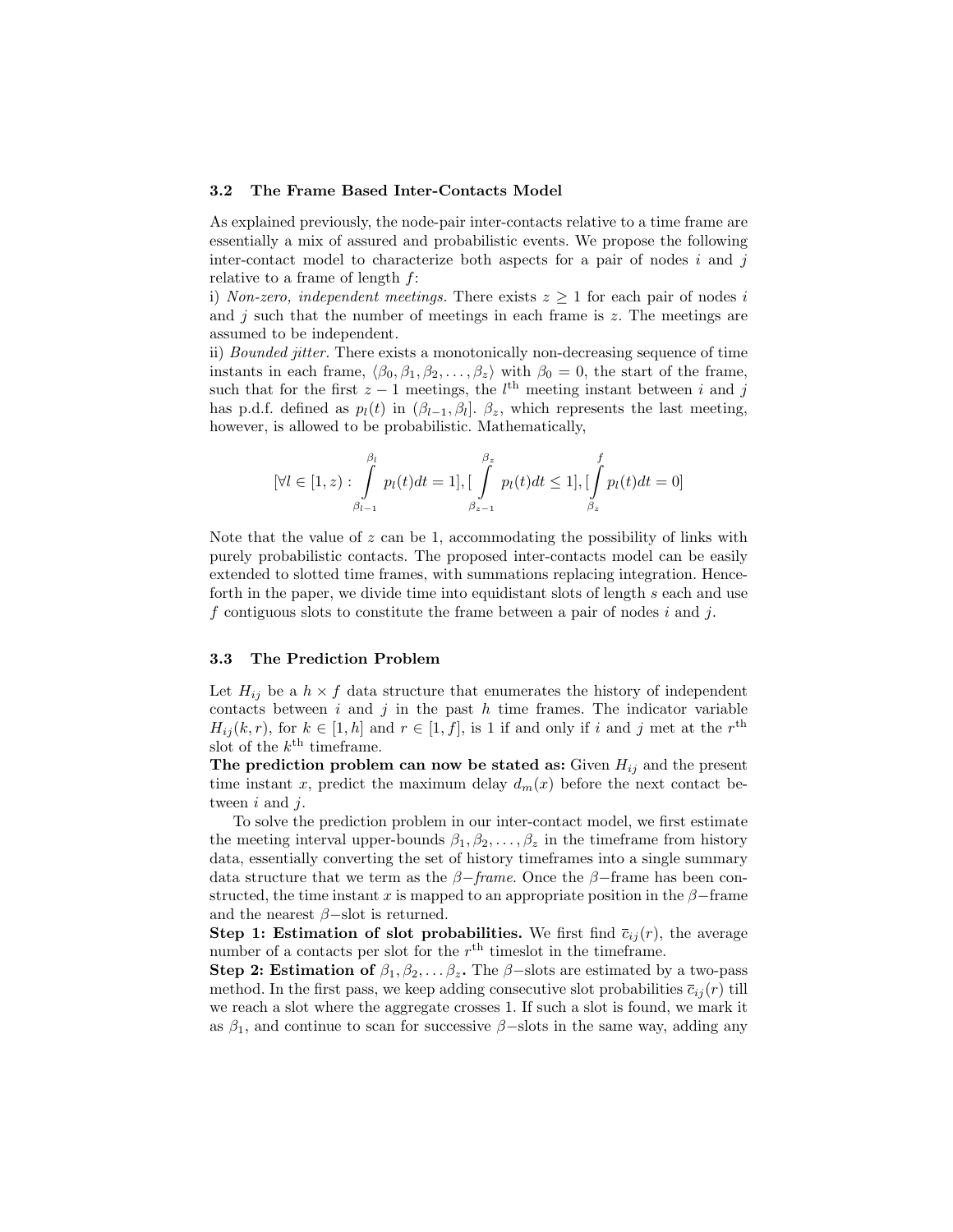extra probability that may be carried forward from the previous  $\beta$ –slot. That is, each subsequent  $\beta_l$  for  $l = 2, \ldots, z - 1$  is essentially

$$
\beta_l = \underset{t}{\text{argmin}} \{ (\sum_{r=\beta_{l-2}}^{\beta_{l-1}} \bar{c}_{ij}(r) - 1) + \sum_{r=\beta_{l-1}}^{t} \bar{c}_{ij}(r) \ge 1) \}
$$

Finally, we represent  $\beta_z$  as the last slot observed in  $\overline{c}_{ij}$  with non-zero probability.

The  $\beta$ -frame constructed in this way is essentially a conservative (upperbounded) representation of the meeting pattern between a pair of nodes, to be used as input to the routing framework described in the next section. We henceforth use the terms "frame" and "β−frame" interchangeably. The present instant  $x$  can be normalized to the frame by the formula:

<span id="page-7-1"></span>
$$
x' = \left[ \left( (x \mod (f \cdot s)) / s \right) \right] \tag{3.1}
$$

The maximum delay before the next contact is, therefore,

$$
d_m(x) = \begin{cases} (\beta_r - x') \cdot s + (s - (x \mod s)), & \text{if } (\exists r : \beta_{r-1} \le x' < \beta_r), \\ ((f - x') + \beta_r) \cdot s + (s - (x \mod s)), & \text{otherwise.} \end{cases} \tag{3.2}
$$

Note that the prediction strategy can compute a fine-grained meeting schedule without explicitly estimating the statistical characteristics of the inter-node mobility model. It can thus be readily computed online and can adapt to changes in meeting patterns given the same frame length. Previous work such as Nguyen et al [\[11\]](#page-14-9) has advocated the use of autocorrelations to find the characteristic frame in a network, by computing autocorrelations over the inter-contact time series for each pair of nodes represented as a bit vector, and selecting the modal interval. The autocorrelation method, however, is restrictive in the sense that it looks for exact matches of corresponding elements in two consecutive intervals. Therefore, it does not capture meetings within bounded jitters, which is the property desired for path planning with bounded QoS estimates.

# <span id="page-7-0"></span>4 Reliable Efficient and Predictive Routing (REAPER)

In this section, we show how  $\beta$ −frames can be used to take temporally finegrained routing decisions with an efficient routing framework that allows for diverse optimization objectives. For ease of exposition, we assume the network consists of N nodes that each seek to send packets to one class of destination nodes (each node in this class is indistinguishably labeled D, the "base station"). That said, the framework is readily extended to support multiple destination classes, anycast, or any-to-any routing requirements. Informally, our specific routing objective is to design a protocol that optimizes the cost of routing to a base station in a disruption tolerant network subject to deadline constraints. We use the standard notion [\[6\]](#page-14-4) of dynamic path, delay, and cost or path length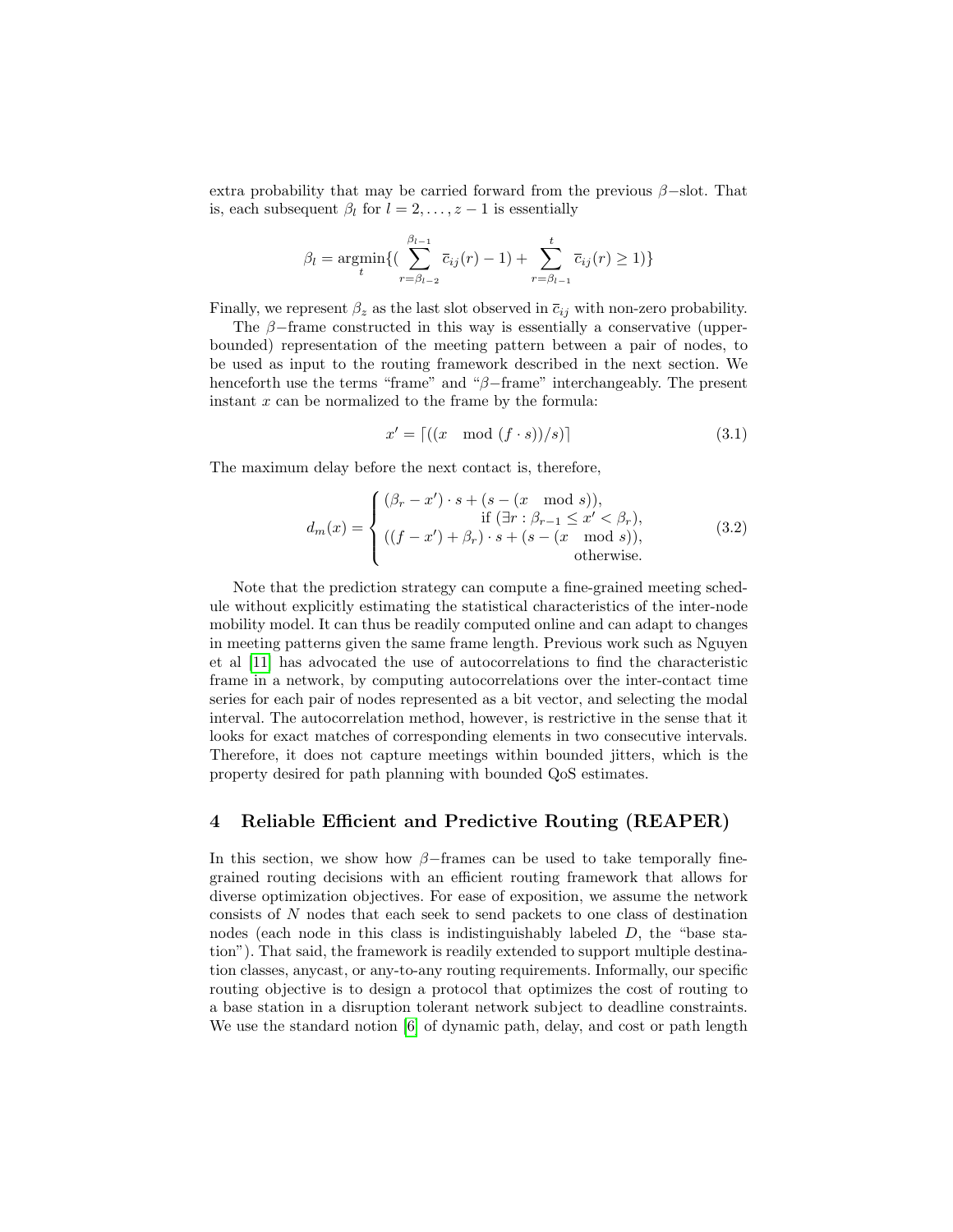(interchangeably referred to as "hop count"). As the destinations are implicit, we abbreviate a path from i to a base station at time t as  $L_i(t)$ . Also, for ease of exposition, we define two additional functions:

(i) Next-hop,  $\xi(L_i(t), j)$ , for node j in path  $L_i(t)$ : the node following node j in the path  $L_i(t)$ .

(ii) Next-contact,  $\psi(L_i(t), j)$ , for node j in path  $L_i(t)$ : the contact time between j and  $\xi(L_i(t), j)$  on path  $L_i(t)$ .

Let  $M_{ij}$  be the  $\beta$ -frame for any pair of nodes i and j of length F. The routing problem can be stated as: Given a time slot x and a deadline  $\Delta$ , letting  $\Lambda_i(x)$  denote the set of paths from i to D at time x, select a path  $\overline{L}_i$  from  $\Lambda_i(x)$  that satisfies the optimization objective:

$$
\theta(L_i) = \min\{\lambda : \lambda \in \Lambda_i(x) : \theta(\lambda)\}, \text{ subject to}
$$

$$
(\delta(\widehat{L}_i) \leq \Delta) \land (\forall \lambda \in \Lambda_i(x) : \theta(\lambda) = \theta(\widehat{L}_i) : \delta(\widehat{L}_i) \leq \delta(\lambda))
$$
(4.1)

<span id="page-8-0"></span>The REAPER routing framework uses a fully distributed dynamic programming algorithm for solving the constrained optimization problem via the exchange of control packets between nodes. Each node in REAPER maintains a routing table of  $K = \mathcal{O}(log N)$  rows called the *t-frame*, as defined next.

**Definition.** A t-frame  $T_i$  at node i is an  $K \times F$  matrix of tuples. When routing converges, for  $0 < q \leq K$  and  $0 < p \leq F$ ,  $T_i(q, p)$  is the tuple  $\langle \delta(\lambda_i), \xi(\lambda_i, i) \rangle$ , where  $\lambda_i$  is a path in  $\Lambda_i(p)$  with  $\theta(\lambda_i) = q$  such that

$$
\delta(\lambda_i) = \min\{\lambda \in \Lambda_i(p) : (\psi(\lambda, i) = p) \land (\theta(\lambda) = q) : \delta(\lambda)\},\
$$

and each  $T_i(q, p)$  additionally satisfies the order enforcement property that the stored path delays are always in decreasing order of path lengths:

$$
(\forall q': q' > q : T_i(q', p) \neq \varnothing \implies T_i(q', p) . \delta < T_i(q, p) . \delta),
$$

where  $T_i(q, p)$ . δ and  $T_i(q, p)$ . ξ respectively refer to the first and second components of  $T_i(q, p)$ .

Thus, a t-frame has one or more entries corresponding to each of the  $F$  slots, where the entry  $(q, p)$  stores the best-delay q-cost path and the corresponding next-hop neighbor originating at slot  $p$  (which must be a meeting slot corresponding to the said neighbor). Note that the same *p*-slot can offer a separate best path through the same or different neighbor(s) corresponding to each possible path length from 1 to  $K$ . However, we only store such paths if a higher-cost path has strictly lesser delay than all lower-cost paths in the same slot.

A node i that meets a destination node enlists  $\langle 0, D \rangle$  corresponding to each meeting slot in the t-frame. It then propagates to each meeting node  $j$ , via a data structure called the s-frame, the path information from its t-frame adjusted relative to its meeting schedule with  $i$ . To construct the s-frame,  $i$  first "aligns" the slots of its t-frame with those in the  $\beta$ -frame  $M_{ij}$  (a one-to-one correspondence is observed since both frames are of the same length  $F$ ). i then computes,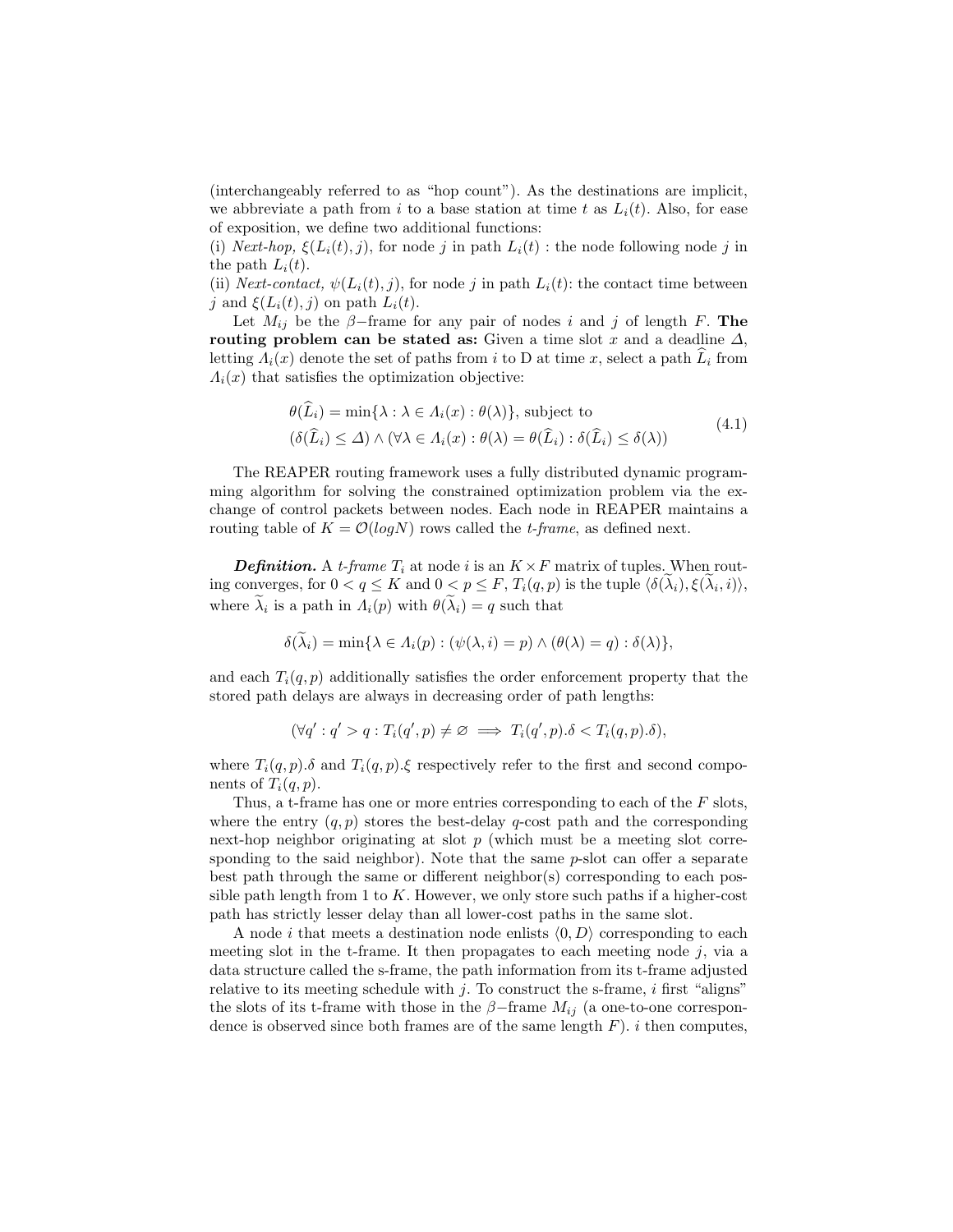#### <span id="page-9-0"></span>**Algorithm 1** Constructing  $S_{ii}$ : best paths for j through i

```
for q = 2...K do
   for m = 1...z do
      if \beta_m < \beta_z then
         S_{ij}(q, \beta_m) := \min\{r : r \in (\beta_m, \beta_{m+1}] \wedge (T_i(q-1,r), \xi \neq j) : T_i(q-1,r) \delta +(r - \beta_m);
      else if \beta_m = \beta_z then
         S_{ij}(q, \beta_m) := \min\{\min\{r : r \in (\beta_m, F] \wedge (T_i(q-1,r).\xi \neq j) : T_i(q-1,r).\delta + (r - \beta_m)\},\\min\{r : r \in [1, \beta_1] \wedge (T_i(q-1,r).\xi \neq j) : \{r + (F - \beta_m) + T_i(q-1,r).\delta\};\}
      end if
   end for
end for
Enforce descending order of delays down a column
```
corresponding to each meeting slot  $\beta_m$ ,  $\forall m \in [1, z]$ , the best delay path available through it at each hop between the t-frame slots in the range  $[\beta_m + 1, \beta_{m+1}]$ that does not have  $j$  as the next neighbor (for best-effort cycle avoidance).

**Definition.** An *s*-frame  $S_{ij}$  is an  $K \times z$  matrix that advertises from i to j the best-delay paths j has via i at the meeting times in  $M_{ij}$ . When the routing algorithm converges, with  $0 < q \leq K$  and the column entry ranging over the slots  $\beta_1 \dots \beta_z$  in  $M_{ij}$ , each element  $S_{ij}(q, \beta_m)$  is the singleton  $\langle \delta(\lambda_j) \rangle$ , where  $\lambda_j$ is a path in  $\Lambda_i(\beta_m)$  with  $\theta(\lambda_i) = q$  such that

$$
\delta(\widetilde{\lambda}_j) = \min \{ \lambda \in \Lambda_j(\beta_m) : (\xi(\lambda, j) = i) \land (\xi(\lambda, i) \neq j) \land (\theta(\lambda) = q - 1) \land (\psi(\lambda, i) \in R) : \delta(\lambda) \}
$$

where the range  $R$  is defined as

$$
R = \begin{cases} (\beta_m, \beta_{m+1}], \text{ if } m < z \\ (\beta_m, F] \cup [1, \beta_1], \text{ if } m = z. \end{cases}
$$

Additionally, each  $S_{ij}(q, \beta_m)$  must satisfy the order enforcement property from the t-frame definition. The s-frame  $S_{ij}$  is computed using **Algorithm [1](#page-9-0).** The t-frame update algorithm by j upon receiving  $S_{ij}$  is shown in **Algorithm [2](#page-10-0).** 

Let us illustrate the route dissemination process discussed above through an example. Assume that nodes A and B meet the destination D directly, and C learns about the available 2-hop paths to D through them. Let  $F = 6$  slots, i.e., each t-frame or s-frame has dimension  $3 \times 6$ . However, since B and C do not meet, only paths of length up to 2 are available. When A meets  $D$  (Fig. [4.1\(](#page-10-1)a)),  $T_A$  gets initialized at hop 1 with the tuple  $\langle 0, D \rangle$  at each meeting (colored) slot  $\beta_m$  in  $M_{AD}$ . Similarly, when B meets D (Fig. [4.1\(](#page-10-1)b)),  $T_B$  gets initialized. Without loss of generality, assume C meets A before B. As shown in Fig.  $4.1(c)$ , C creates  $S_{AC}$  using **Algorithm [1](#page-9-0)** that advertises the best 2-hop path at each meeting slot  $\beta_m$  till the next meeting in  $M_{AC}$ . Upon receiving this information,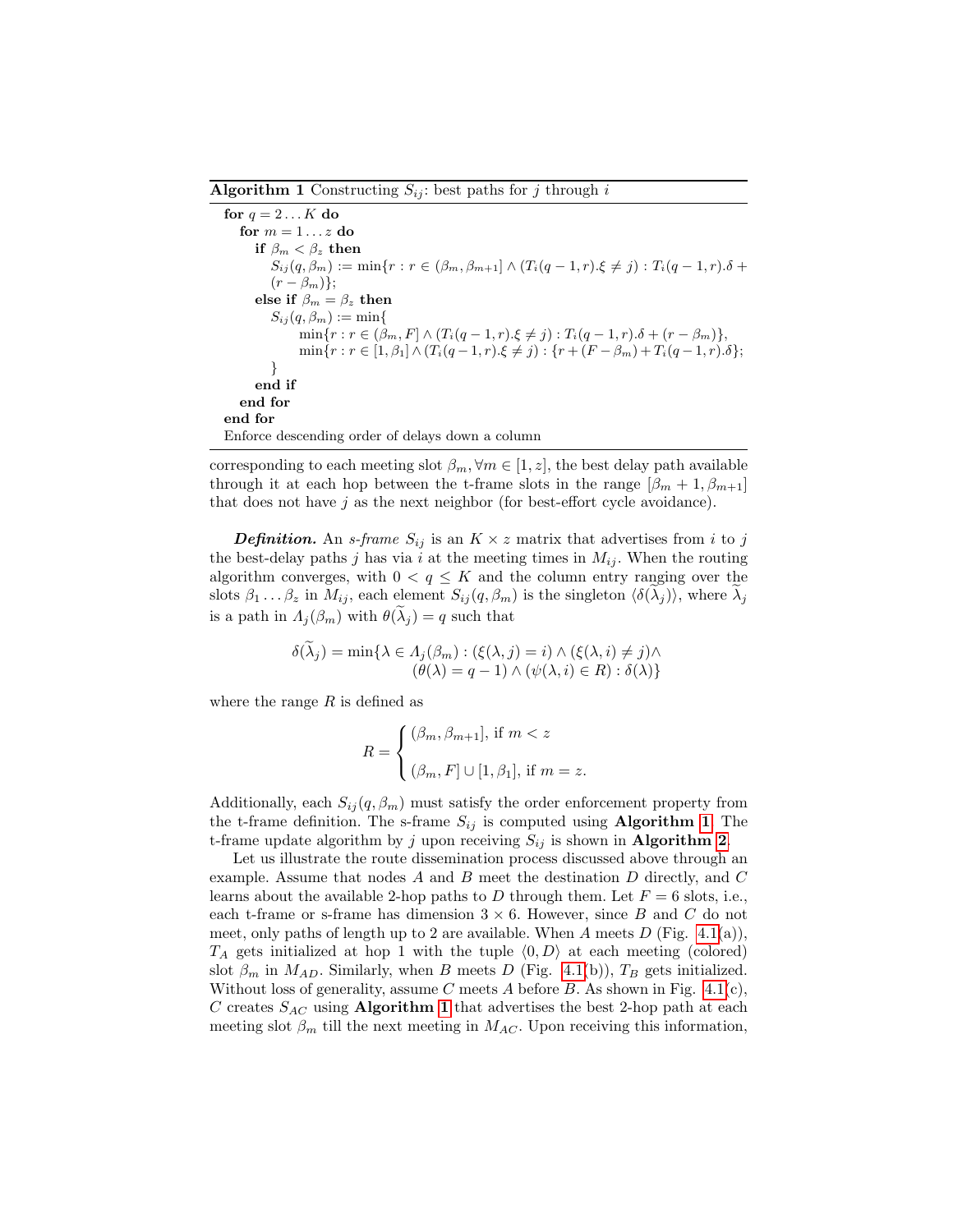<span id="page-10-0"></span>**Algorithm 2** Updating routing table  $T_i$  upon receiving  $S_{ij}$ 

```
for q = 1...K do
  for p = 1 \dots F do
     if T_j(q, p) = \emptyset or S_{ij}(q, p) < T_j(q, p) \delta then
        T_j(q,p).\delta := S_{ij}(q,p);T_j(q, p) \xi := i;end if
  end for
end for
Enforce descending order of delays down a column
```
<span id="page-10-1"></span>

Fig. 4.1: An example of path propagation in REAPER

C initializes  $T_C$ . When C meets B,  $T_C$  gets updated with any new or better information obtained from  $S_{BC}$  using **Algorithm [2](#page-10-0).** For example, the third slot (highlighted) in Fig. [4.1\(](#page-10-1)d) has potentially two conflicting 2-hop paths, and  $T_C$ stores  $\langle 1, B \rangle$ , the least-delay path information.

The forwarding algorithm searches the t-frame in a row-major fashion to find the next-hop node with least cost and best delay that satisfies the remaining deadline for a packet, given the present time  $x$  that is relativized to the start of the frame using Equation [3.1.](#page-7-1) Clearly, if a higher-hop path had more delay than a lower-hop path originating in the same slot, the latter would always be selected over the former, since the search proceeds in an increasing order of hops. Thus, storing the former's details would be tantamount to redundant information. Keeping this in mind, the order enforcement has been implemented in Algorithm [1](#page-9-0) and Algorithm [2](#page-10-0).

Discussion. The REAPER framework solves a temporal formulation of the traditional constrained shortest path problem in static graphs, using a multiple metric Bellman Ford algorithm [\[24\]](#page-14-22). REAPER achieves completeness and optimality (cf. Appendix A) by solving the problem essentially over  $F$  successive dynamic graphs in time. This bound, coupled with the small-world property of the underlying network, greatly reduces the complexity in REAPER when compared to competitive protocols such as BUBBLE Rap [\[9\]](#page-14-7) (cf. Section [5\)](#page-11-0). Since the use of a frame inherently preserves the small world property, a t-frame storing polylogarithmic path lengths is sufficient to achieve near-complete enumerations of best paths. Since  $\mathcal{O}(\log N)$  space is needed in each t-frame slot for the delay and next hop information, the overall storage complexity per node is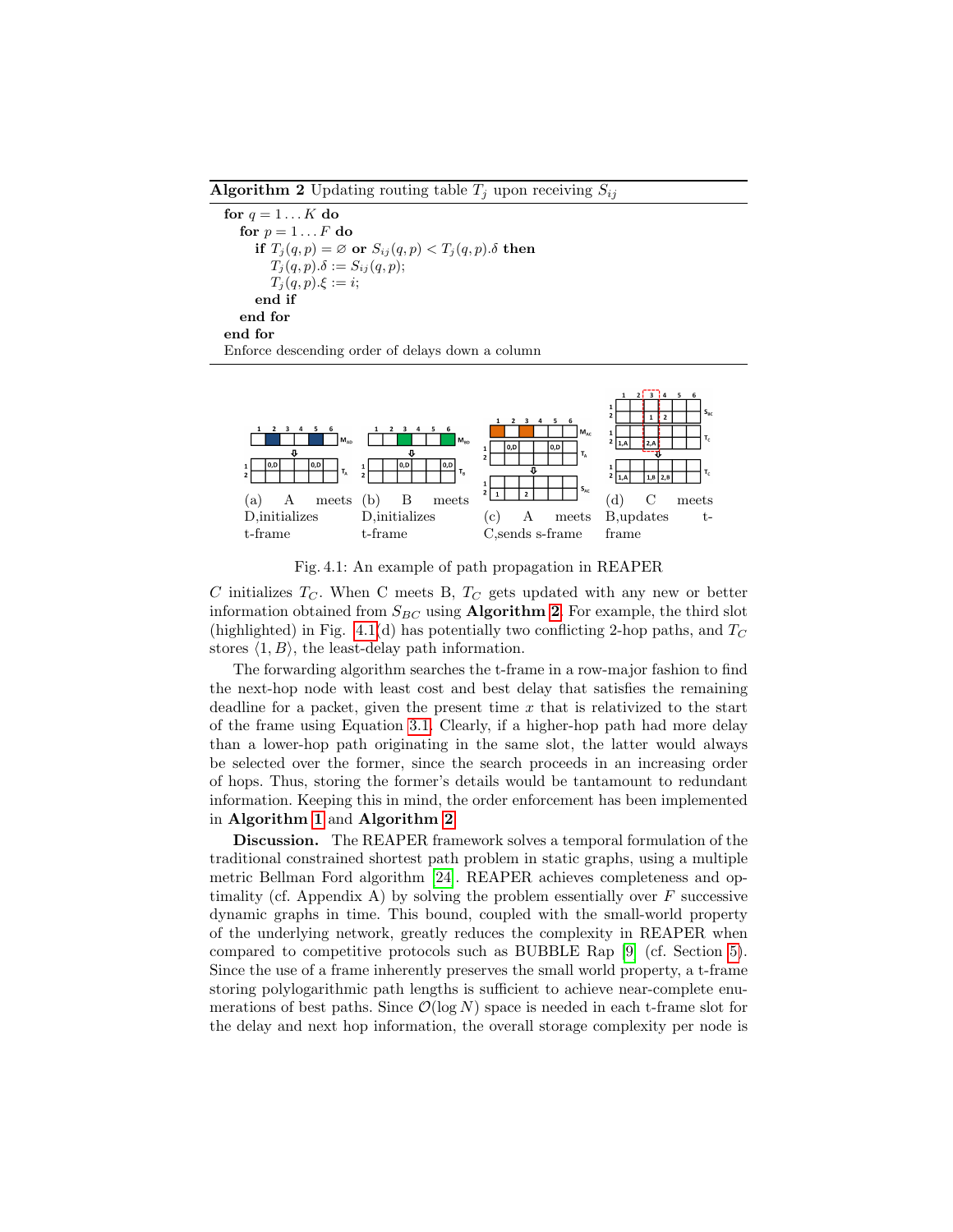$\mathcal{O}((\log N)^2)$ . The storage is further reduced by order enforcement, and can even be  $\mathcal{O}(\log N)$  in well-behaved networks where delays are an increasing function of path lengths. The control overhead (s-frame) per contact, can correspondingly vary between  $\mathcal{O}(\log N)$  and  $\mathcal{O}(1)$  ( $\mathcal{O}(N \log N)$ ) and  $\mathcal{O}(N)$  for any-to-any communication). Note that the routing framework does not assume a pre-defined fixed deadline, therefore every packet can have a different deadline and the same t-frame would be used by the forwarding algorithm to serve them all. Importantly, minor variations on the same t-frame can be used for solving a variety of optimization objectives, such as smallest delay–shortest length, highest reliability–shortest length, etc. in a fine-grained way.

## <span id="page-11-0"></span>5 Evaluation

We have validated our protocol using ns-2.34 simulations over synthetic mobility traces generated for a synthetic University Campus Environment mobility scenario, that exhibits the small world phenomenon. This is a 30-node synthetic trace that uses the Time Variant Community Model (TVCM) of Wei-Jen Hsu et. al. [\[25\]](#page-14-23). For details on the simulation area and TVCM instantiation parameters, please refer to Appendix [B.](#page-20-0)

#### 5.1 Reference Routing Algorithms

The case of replication-based protocols is relatively straightforward: as the network is driven towards near-capacity, the performance of many multiple-copy protocols [\[12,](#page-14-10) [13,](#page-14-11) [14\]](#page-14-12) breaks down well before reaching the regime of ultra-heavy load. We do not therefore evaluate these protocols more comprehensively here. With respect to the single-copy protocols, we eschew consideration of those popular link-metric based single-copy protocols that use some notion of global knowledge of contacts or infrastructure such as well-known landmarks [\[17,](#page-14-15)[18\]](#page-14-16). Instead, we focus on the two canonical representatives of infrastructure-free protocols: MEED-DVR, an optimization algorithm based on the "Minimum Estimated Expected Delay (MEED)" [\[7\]](#page-14-5) metric; and "Probabilistic Routing Protocol using a History of Encounters and Transitivity (PROPHET)" [\[8\]](#page-14-6), which uses incremental forwarding based on node meeting probabilities that are aged according to three parameters (the designers' parameter choices have been honored in this evaluation). For sociability metric-based protocols, we focus on the canonical state-of-the-art representative, BUBBLE Rap [\[9\]](#page-14-7), which uses node communities and moving average degrees to route to the destination.

We instantiate four versions of REAPER, with packet deadlines of 96, 72, 48 and 24 hours, to evaluate the sensitivity to deadline selection in the simulations. The simulation spans 7 virtual days. Between the second and third days, the network generates 500-byte packets at various rates between 1 bps to 9.6 Kb/s for 86300 seconds. The network has the ns-2 default link capacity of 1 Mbps, even though the network is connected to the base station only about 1% of the time, and the actual achievable capacity is estimated to be lower than 10 Kbps. Thus, the traffic rates range from ultra-low to ultra-high for this network.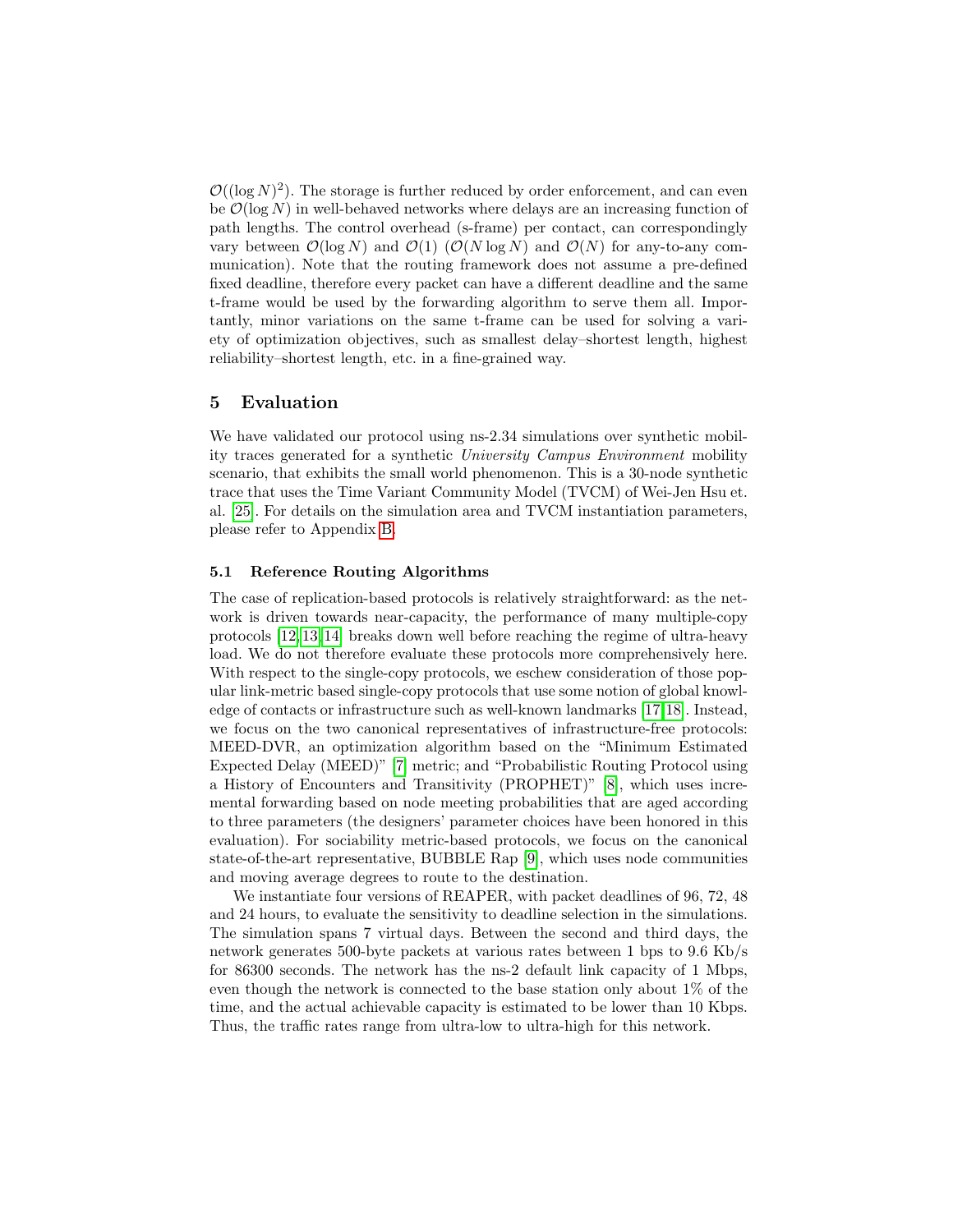<span id="page-12-0"></span>

Fig. 5.1: Experimental results in the campus environment

#### 5.2 Results

Average Path Length (Cost). All four versions of REAPER have substantially lower average path lengths (Fig.  $5.1(a)$ ). As expected, PROPHET has the highest number of transmissions (about  $22 \times$  that of REAPER at the heaviest load), since the other two protocols globally optimize their respective metrics. Further, REAPER exploits the small world to yield logarithmic path lengths and is about 4.5× better than MEED-DVR.

Throughput and Delivery Probability. As observed in Fig. [5.1\(](#page-12-0)b), at ultra-high load (i.e.  $9.6$  Kb/s) REAPER 96, REAPER 72, REAPER 48 and REAPER<sub>24</sub> respectively have 135%, 128%, 128%, 114% higher throughput than MEED-DVR and 200%, 175%, 175%, 150% higher throughput than PROPHET. Observe that PROPHET and MEED-DVR lose capacity much quicker than all four versions of REAPER. A consequence of this is the loss in their delivery probabilities (Fig.  $5.1(c)$ ). In general, the four flavors of REAPER perform increasingly better with increasing deadlines. This is because shorter deadlines entail the use of longer paths to the destination and also result in higher packet drops due to possibly early expiration of deadlines.

Average Delivery Delay. Fig. [5.1\(](#page-12-0)d) plots the average delivery delays in the low traffic regime (up to  $0.096$  Kb/s) where all protocols have a  $100\%$  deliv-ery ratio<sup>[2](#page-12-1)</sup>. We see that REAPER<sub>-96</sub> and REAPER<sub>-72</sub> perform comparably with MEED-DVR, while REAPER 48 and REAPER 24 have lesser average delays in

<span id="page-12-1"></span><sup>&</sup>lt;sup>2</sup> We limit comparison to the low-traffic regime to get a fair comparison: the average delivery delay metric gets biased once packet losses start occurring.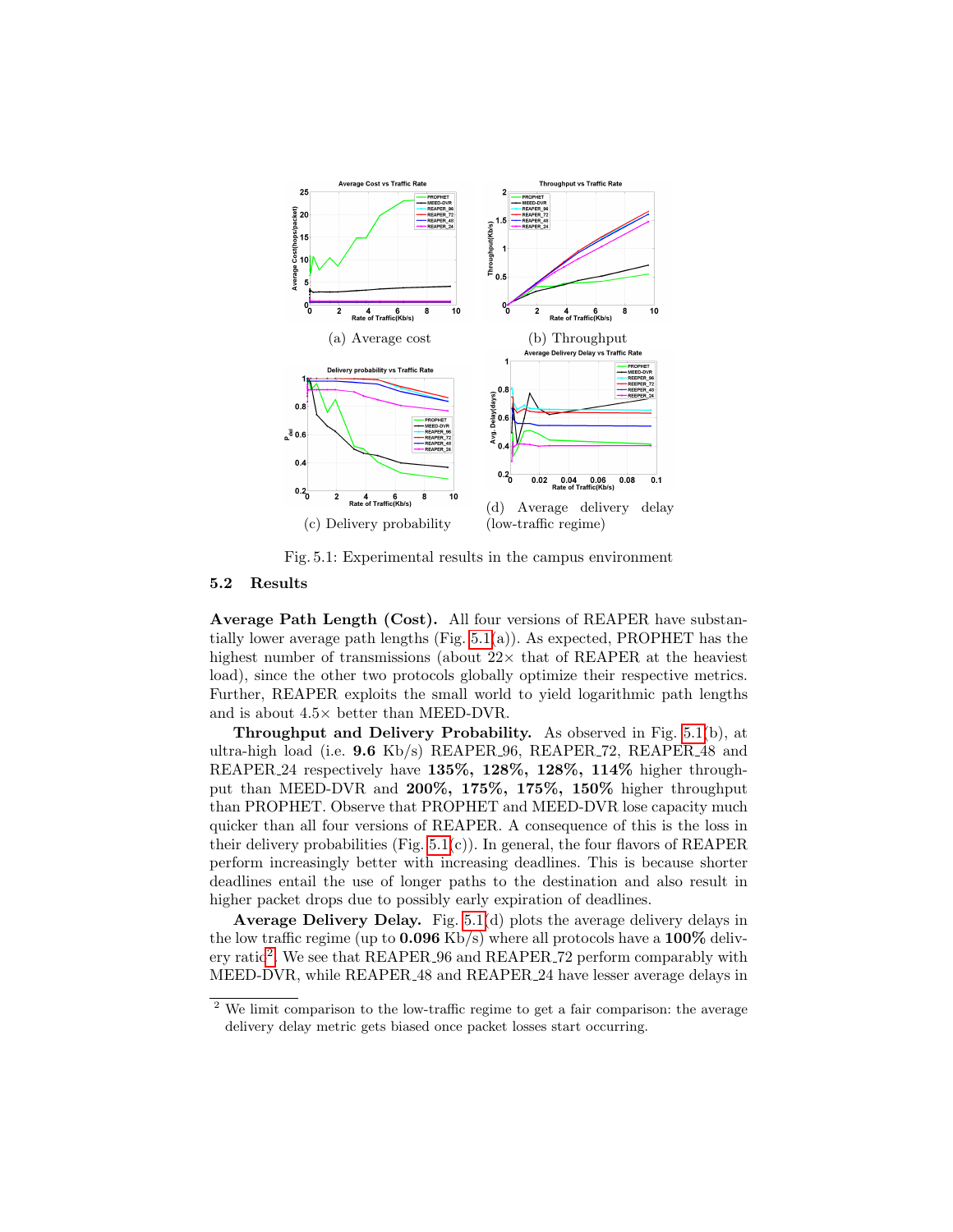the expected order of their deadlines. The good delay performance in REAPER despite deadlines is once again attributable to the use of time-dependent paths.

Comparison with Sociability-Based Routing We now evaluate REAPER in comparison with the social routing benchmark Distributed BUBBLE Rap (DiBUBB) [\[9\]](#page-14-7), a protocol that classifies nodes into distinct communities and uses the average node degree over the past 6 hours as a measure of individual centralities. Routing proceeds in an incremental fashion till the destination class is reached, and similarly to the destination node by forwarding to higher-degree members in the same class or to the base station itself. Because community detection is computationally expensive and incurs considerable overhead, we use an optimized version of the proposed algorithm SIMPLE [\[9\]](#page-14-7) for our evaluation.

Like DiBUBB, REAPER exploits the small-world to achieve high throughput using logarithmic average path costs, albeit with traditional link metrics. In fact, REAPER uses slightly higher average path costs to the destination (1.86 vs 1.3 with packet deadlines of 24 hours, and 1.59 vs 1.24 with deadlines of 48 hours in the regime of ultra-heavy traffic). This slightly increased costs, however, results in noticeable benefits: REAPER achieves respectively about 42%, 30% and 10% higher throughput with deadlines of 12, 24 and 48 hours respectively. This result hints strongly at the benefits of fine-grained path planning: REAPER can change the planned path on the fly based on the remaining time for a packet, and maintain throughput by potentially forwarding packets that are near expiration over slightly longer routes. Social-based forwarding is oblivious to this dynamic change in urgency of a packet based on its remaining time, and uses the exact same paths for all packets regardless of their priorities (deadlines). In terms of overhead, much greater benefits are observed. Since DiBUBB always needs to transfer  $\mathcal{O}(n \log n)$  community and familiarity sets per contact, REAPER has an  $\mathcal{O}(n)$  to  $\mathcal{O}(n \log n)$  times lower overhead than the former.

## <span id="page-13-1"></span>6 Conclusion

In this work, we have demonstrated the benefits of time-dependent path planning in the context of DTN routiung. We have designed a low-complexity online mechanism for predicting the pairwise meeting schedules of nodes, without explicitly estimating the underlying mobility statistics. By exploiting the ability to predict, we have designed a low overhead, self-stabilizing routing framework that performs fine-grained optimization of path hops under deadline constraints per se, but can be used for a variety of other optimization metrics. The delayed delivery mechanism coupled with time-sensitive global optimization of routing costs makes REAPER tunable to a wide range of capacity-delay trade-offs. As future work, we plan to extend the framework to encompass socially derived metrics to achieve scalability in large-scale human DTNs.

## References

<span id="page-13-0"></span>1. A. Chaintreau, P. Hui, et al. Impact of human mobility on opportunistic forwarding algorithms. IEEE Trans. on Mobile Computing, 6(6), 2007.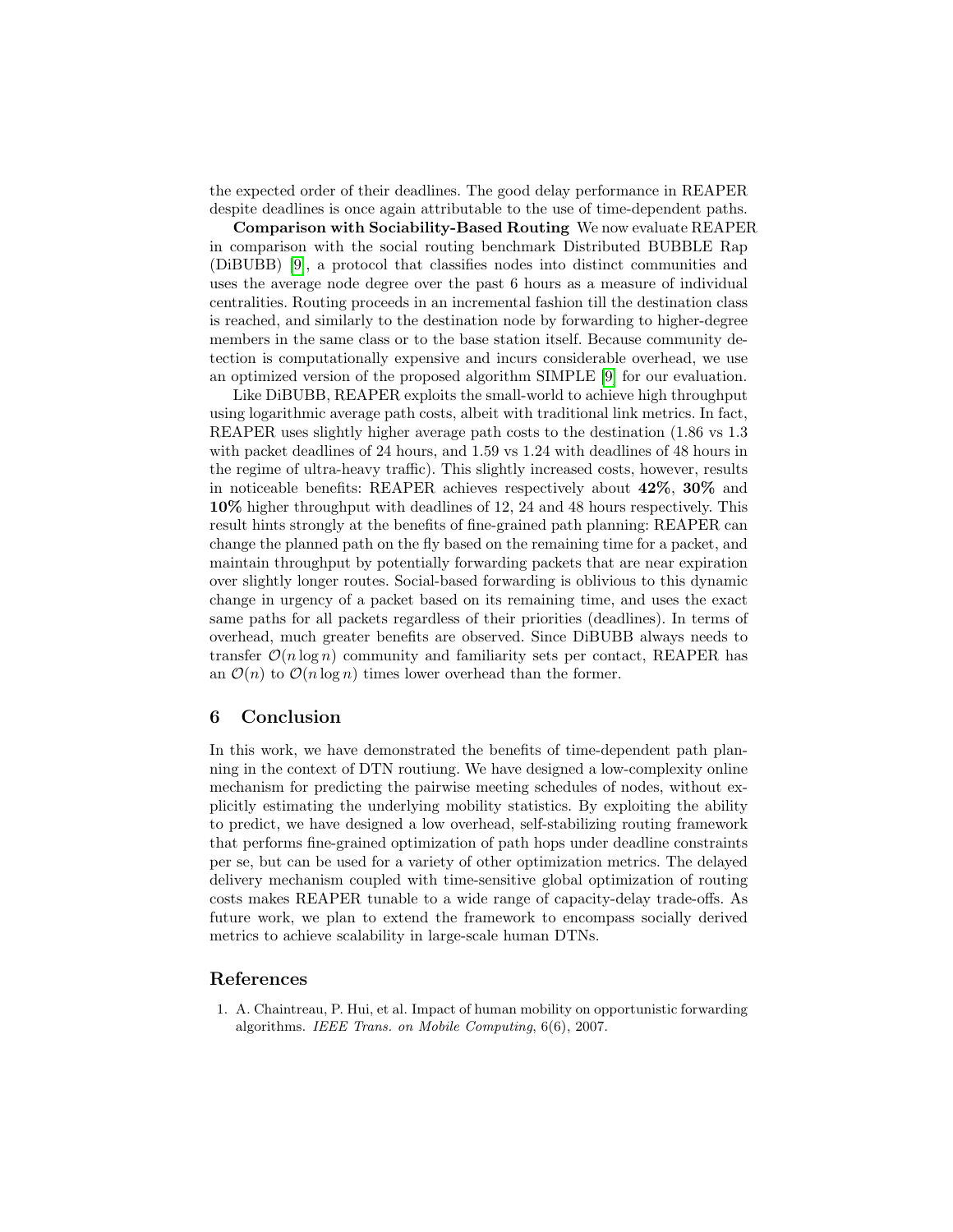- <span id="page-14-0"></span>2. T. Karagiannis, J.-Y. Le Boudec, et al. Power law and exponential decay of inter contact times between mobile devices. In ACM MobiCom, 2007.
- <span id="page-14-1"></span>3. V. Conan, J. Leguay, et al. Characterizing pairwise inter-contact patterns in delay tolerant networks. In ICST Autonomics, 2007.
- <span id="page-14-2"></span>4. D.J. Watts and S.H. Strogatz. Collective dynamics of small-world networks. Nature, 393(6684), 1998.
- <span id="page-14-3"></span>5. J. Kleinberg. Navigation in a small world. Nature, 406(6798), 2000.
- <span id="page-14-4"></span>6. A.-D. Nguyeng, P. Senac, et al. Understanding and modeling the small-world phenomenon in dynamic networks. In ACM MSWiM, 2012.
- <span id="page-14-5"></span>7. E.P.C. Jones, L. Li, et al. Practical routing in delay-tolerant networks. IEEE Transactions on Mobile Computing, 6(8), 2007.
- <span id="page-14-6"></span>8. A. Lindgren, A. Doria, et al. Probabilistic routing in intermittently connected networks. ACM SIGMOBILE Mobile Computing and Communications Review, 7(3), 2003.
- <span id="page-14-7"></span>9. P. Hui, J. Crowcroft, et al. BUBBLE Rap: Social-based forwarding in delay-tolerant networks. IEEE Trans. on Mobile Computing, 10(11), 2011.
- <span id="page-14-8"></span>10. A. Clauset and N. Eagle. Persistence and periodicity in a dynamic proximity network. In DIMACS/DyDAn Workshop on Computational Methods for Dynamic Interaction Networks, 2007.
- <span id="page-14-9"></span>11. A.-D. Nguyeng, P. Senac, et al. How disorder impacts routing in human-centric disruption tolerant networks. In ACM SIGCOMM Workshop on Future Humancentric Multimedia Networking, 2013.
- <span id="page-14-10"></span>12. A. Vahdat and D. Becker. Epidemic routing for partially-connected ad hoc networks. Technical report, 2000.
- <span id="page-14-11"></span>13. T. Spyropoulos, K. Psounis, et al. Spray and wait: An efficient routing scheme for intermittently connected mobile networks. In ACM WDTN, 2005.
- <span id="page-14-12"></span>14. J. Burgess, B. Gallagher, et al. Maxprop: Routing for vehicle-based disruptiontolerant networks. In IEEE INFOCOM, 2006.
- <span id="page-14-13"></span>15. A. Balasubramanian, B. Levine, et al. DTN routing as a resource allocation problem. ACM SIGCOMM Computer Communication Review, 37(4), 2007.
- <span id="page-14-14"></span>16. M. Alresaini, M. Sathiamoorthy, et al. Backpressure with adaptive redundancy (BWAR). In IEEE INFOCOM, 2012.
- <span id="page-14-15"></span>17. Q. Yuan, I. Cardei, et al. Predict and relay: An efficient routing in disruptiontolerant networks. In ACM MobiHoc, 2009.
- <span id="page-14-16"></span>18. C. Liu and J. Wu. An optimal probabilistic forwarding protocol in delay tolerant networks. In ACM MobiHoc, 2009.
- <span id="page-14-17"></span>19. E. M. Daly and M. Haahr. Social network analysis for routing in disconnected delay-tolerant MANETs. In ACM MobiHoc, 2007.
- <span id="page-14-18"></span>20. W. Gao and G. Cao. On exploiting transient contact patterns for data forwarding in delay tolerant networks. In IEEE ICNP, 2010.
- <span id="page-14-19"></span>21. X. Zhang and G. Cao. Transient community detection and its application to data forwarding in delay tolerant networks. In IEEE ICNP, 2013.
- <span id="page-14-20"></span>22. J. Scott, R. Gass, et al. CRAWDAD data set cambridge/haggle (v. 2006-01-31). http://crawdad.org/cambridge/haggle/, 2006.
- <span id="page-14-21"></span>23. P. Meroni and S. Gaito andothers. CRAWDAD data set unimi/pmtr (v. 2008-12- 01). http://crawdad.org/unimi/pmtr/, 2008.
- <span id="page-14-22"></span>24. E. Tardos and J. Kleinberg. Algorithm design. Pearson/Addison-Wesley, 2008.
- <span id="page-14-23"></span>25. W.-J. Hsu, T. Spyropoulos, et al. Modeling spatial and temporal dependencies of user mobility in wireless mobile networks. IEEE/ACM Transactions on Networking, 17(5), 2009.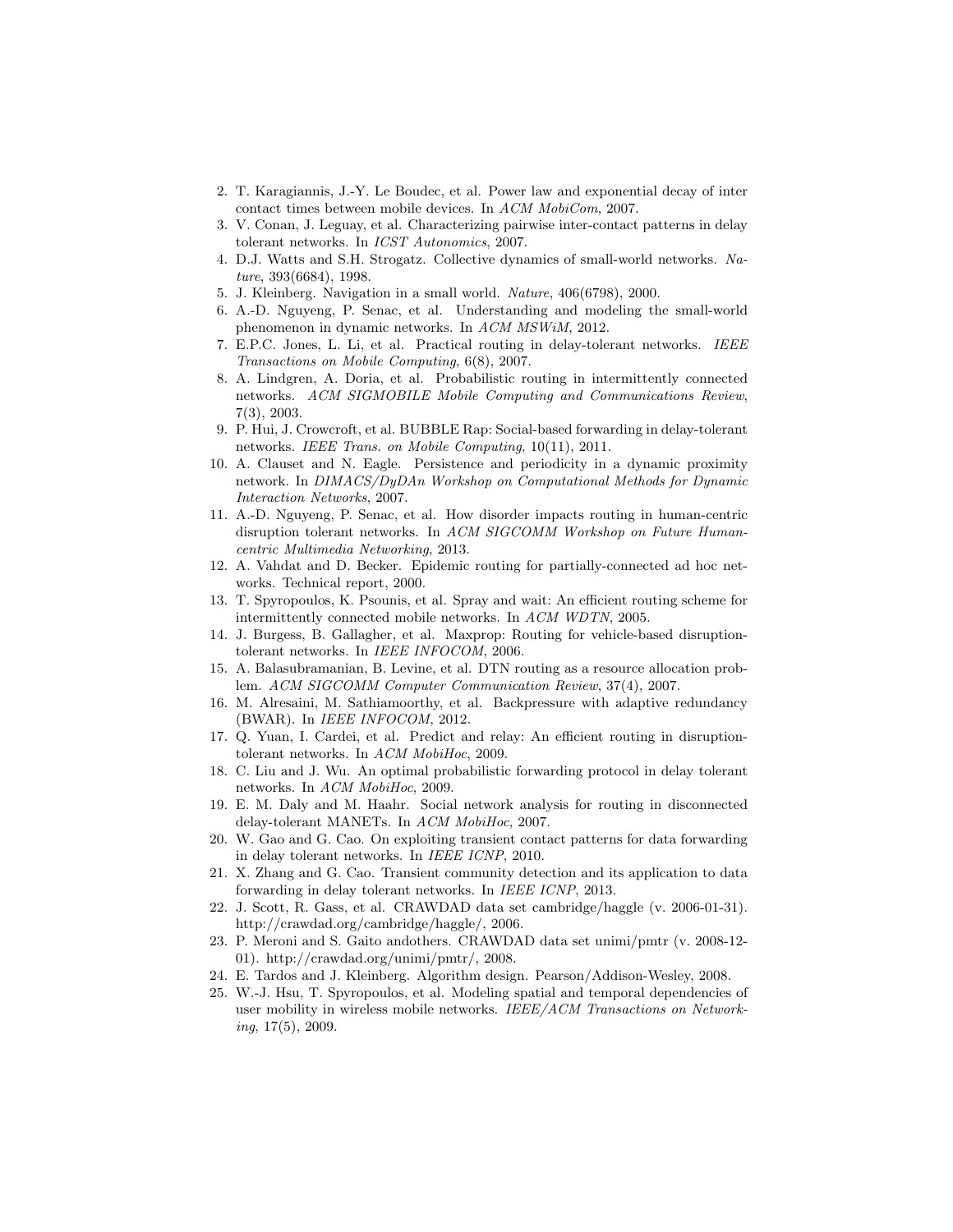## A APPENDIX: Analysis of REAPER

#### A.1 Complete Routing Module

In this section, we formally present the complete routing module using the standard guarded-command notation of distributed programs (Algorithm [3](#page-16-0)). We let V represent the set of relay nodes. Also, for the sake of generality, the destination node  $D$  is assumed to have a t-frame with only a 0-hop path to itself at all times. Each relay i additionally maintains  $S_{ji}^o$ , a single history of the last s-frame sent to it by every neighbor  $j$ . The program actions  $(1)-(6)$  are executed assuming a weakly fair scheduling policy. Actions (4) and (6) respectively create an s-frame to be sent to a neighbor, and incorporate a t-frame received from a neighbor using algorithms previously discussed in Section IV. Actions (1)-(3) and (5) are required to ensure that the program self-stabilizes after any errors, as explained next.

The guard macros C.1, C.2 are sanity checks for t-frames and s-frames, required for self-stabilization. C.1 states that a destination node can only have a 0-hop path to itself, while all the other nodes can only have  $1 \dots K$  hops. Whenever C.1 is not satisfied at a node, the corresponding t-frame is reset by actions (1) and (2). C.2 states that an infinite-delay (non-data) slot in a t-frame should have no next hop, and a finite-delay slot should tally with the last-sent s-frame from the corresponding next hop. C.2 also checks the descending order of delays at a certain slot in the t-frame, as enforced by Algorithm 2. the If any data slot violates this condition, it would be reset by the action (3).

The condition C.3 checks if an s-frame received from a neighbor is legal. The condition states that delay at any slot offered by the new s-frame cannot be higher than what it might have provided earlier for the same hop. This is understandable, since paths are upgraded only if a lower delay is discovered for the same hop in the same slot. When C.3 is violated, a node performs what we call the *best-effort quarantine action* (action  $(5)$ ). It eliminates from the tframe, all contributions from the dubious neighbor in a best effort at limiting the propagation of spurious paths to its other neighbors. However, it may so happen that the spurious s-frame gets forwarded a second time to the same node. Since a single history state is kept, the C.3 test would now pass and the spurious frame would get saved. But due to progress properties of the protocol discussed in the next section, eventually a valid s-frame would be forwarded to the node from the same neighbor. It is easy to see that the quarantine action would fire at most once during the process of replacement of an invalid s-frame with a new valid s-frame, and from the next meeting onwards C.3 would always be satisfied.

#### A.2 Correctness and Optimality

We establish the correctness and optimality of REAPER via the following two lemmas: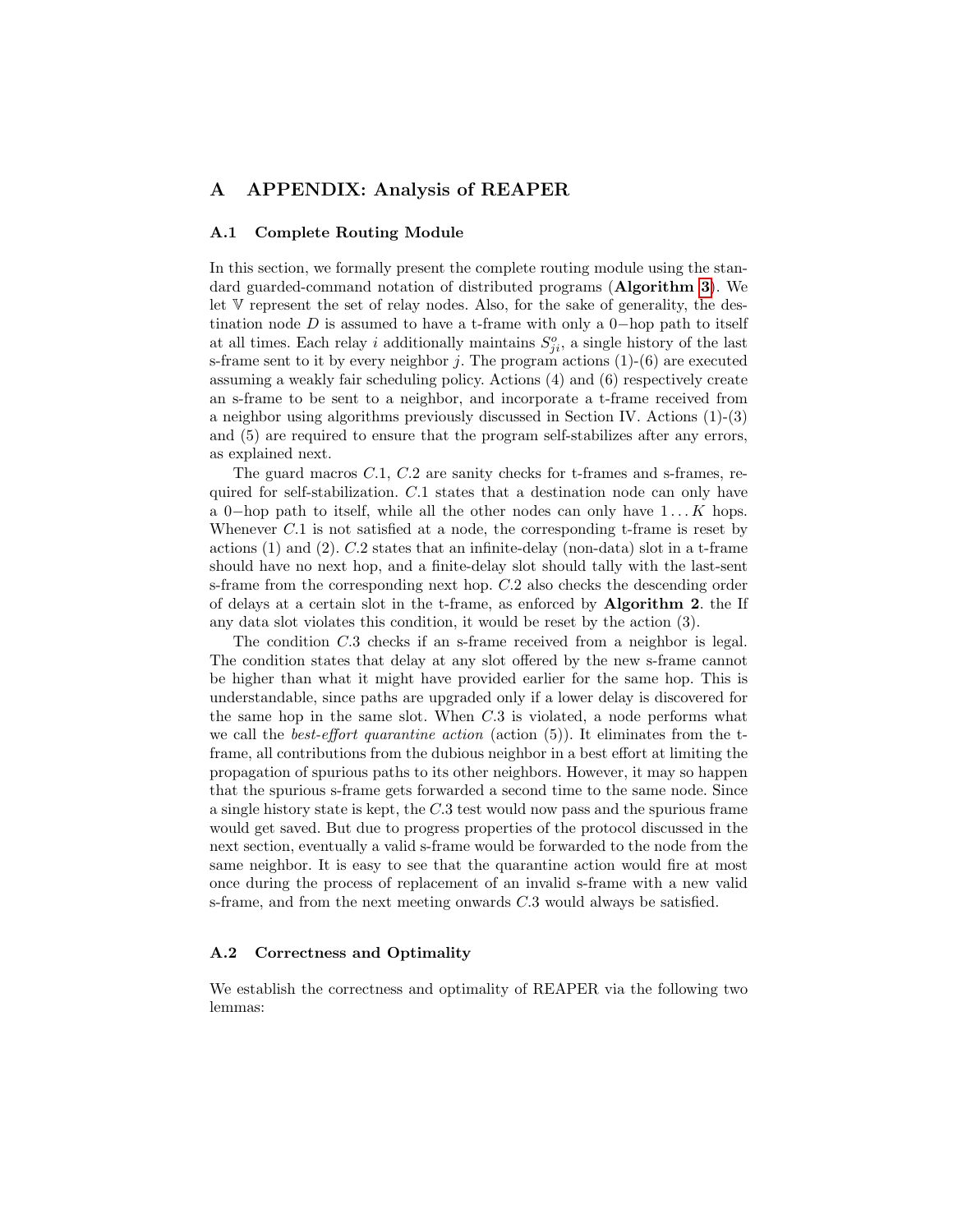<span id="page-16-0"></span>Algorithm 3 REAPER Routing Protocol Process i

Guard macro definitions: (A)  $C.1 \equiv [(i = D) \implies ((T_i(0, 1).\langle \delta, \xi \rangle = \langle 0, D \rangle) \wedge$  $(\forall q \in [1, K], p \in [1, F] : T_i(q, p) . \langle \delta, \xi \rangle = \langle \infty, X \rangle))]\wedge$  $[(i \neq D) \implies ((\forall q, p : q \in [1, K], p \in [1, F])$ :  $T_i(q, p)\delta > 0 \wedge T_i(q, p)\xi \in [(\mathbb{V}-\{i\}) \cup \{D\}]) \wedge$  $(\forall p : p \in [1, F] : T_i(0, p). \langle \delta, \xi \rangle = \langle \infty, X \rangle))$ (B)  $C.2 \equiv (i \neq D) \implies (\forall q \in [1, K], p \in [1, F]$ :  $(T_i(q, p) \cdot \delta = \infty \equiv T_i(q, p) \cdot \xi = X) \wedge$  $(T_i(q, p) \cdot \delta < \infty \implies (T_i(q, p) \cdot \delta = S^o_{(T_i(q, p) \cdot \xi)i} \cdot \delta) \wedge$  $(M_{i(T_i(q,p),\xi)}(p) = 1) \wedge ((q > 1)) \longrightarrow$  $(T_i(q, p) < T_i(q - 1, p)))$ (C)  $C.3 \equiv \text{Received } S_{ji} \text{ from } j \implies$  $\neg(\exists q\in [1,K],p\in [1,F]:(T_i(q,p).\xi=j)\wedge$  $(T_i(q, p) \cdot \delta < S_{ji}(q, p) \cdot \delta)))$ Program actions: (1)  $(i = D) \land \neg C.1 \longrightarrow T_i(0, 1).\langle \delta, \xi \rangle := \langle 0, D \rangle;$  $(||q, p: q \in [1, K], p \in [1, F] :$  Reset  $T_i(q, p)$ (2)  $(i \neq D) \land \neg C.1 \longrightarrow$  Reset  $T_i$ 

- (3)  $(i \neq D) \land C.1 \land \neg C.2 \longrightarrow$  $(||m \in [1, F], n \in [1, K] : T_i(n, m), \xi = T_i(q, p), \xi : \text{Reset } T_i(n, m)$
- (4)  $(M_{ij} \neq \emptyset) \wedge (j \neq D) \wedge C.1 \wedge C.2 \rightarrow$ Execute Algorithm 1; Send  $S_{ij}$  to j
- (5)  $(M_{ij} \neq \emptyset) \wedge (i \neq D) \wedge$  Receive  $S_{ji}$  from  $j \wedge C.1 \wedge C.2 \wedge \neg C.3 \longrightarrow$  $(||m \in [1, F], n \in [1, K] : T_i(n, m), \xi = j : \text{Reset } T_i(n, m)$

(6)  $(M_{ij} \neq \emptyset) \wedge (i \neq D) \wedge$  Receive  $S_{ji}$  from  $j \wedge C.2 \wedge C.3 \longrightarrow$  Execute Algo- $\textbf{rithm 2}; S^o_{ji} := S_{ji};$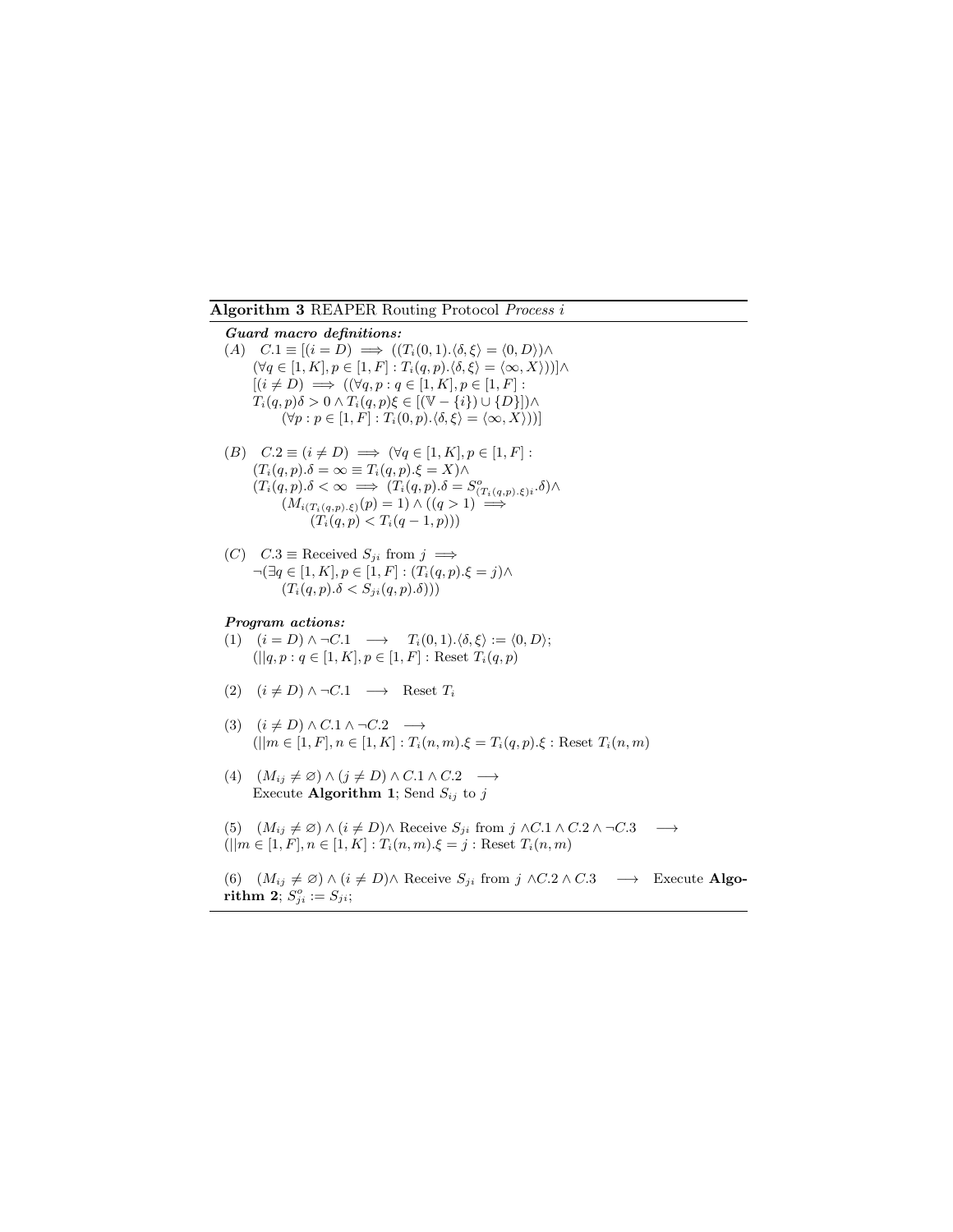**Lemma 1.** The information in  $T_i$  is both necessary and sufficient for REAPER to find the best cost path for  $i$  at any instant  $x$ .

Proof Sketch: We consider the two obligations separately.

Necessity of  $T_i$ : A valid path for a node can be an invalid path for its higherhop neighbor in terms of deadline satisfiability, in which case the best path could be a different path with a possibly higher cost. Therefore, storing a proper subset of every-hop best paths in  $T_i$  can require additional requests for paths to the neighboring nodes since the deadline may not be met through any of them, or can yield suboptimal paths to the destination in terms of cost.

Sufficiency of  $T_i$ : It suffices to show that when the routing algorithm for REAPER converges, the best path  $\widehat{L}_i(t)$  at any instant can be computed from  $T_i$  by the forwarding algorithm. Note that  $\widehat{L}_i(t)$  must have a valid suffix

 $L_{\xi(\widehat{L}_i(t),i)}[\psi(L_i(t),i)]$  from its next hop relay  $\xi(L_i(t),i)$ . This information is propagated to  $i$  through the s-frame. By way of contradiction, assume that when  $i$ meets a relay  $\xi(L_i(t), i)$  in slot  $\beta_{m_1}$ , the best *l*-hop path information through  $\xi(L_i(t), i)$  till the next meeting (at slot  $\beta_{m_1+1}$ ) is not forwarded by r. Since  $S_{\xi(\widehat{L}_i(t),i)i}$  compares every  $(l-1)$ - hop path through r in the interval  $(\beta_{m_1}, \beta_{m_1+1}]$ to compute the best *l*-hop path at  $\beta_{m_1}$ , this is not possible. Since the information of all best paths is present in the system, any instant  $x$  can be mapped to a specific slot in  $T_i$  and the corresponding best path computed using the forwarding algorithm.

Lemma 2. REAPER's routing and forwarding algorithms satisfy Equation [\(4.1\)](#page-8-0). *Proof Sketch:* Assume that a path  $L_i(x)$  is chosen at time x by node i. Recall its cost is  $\theta(L_i(x))$  hops, its next hop is  $\xi(L_i(x), i) = r'$ . Let the contact with r' happen at meeting slot  $\beta_{m'}$ . By Lemma 1, the routing algorithm ensures the optimal path  $L_i(x)$  is in  $T_i$ , and since the forwarding algorithm first checks for the lowest cost path, and then for lowest delay option, it cannot be that  $\theta_{\widehat{L}_i(t)} \neq \theta_{L_i(x)}$ . If  $L_i(x)$  is sub-optimal, we have the following cases:

Case I. The optimal path  $\hat{L}_i(x)$  is a  $\theta(L_i(x))$ -hop path through the same relay r' at a different meeting slot  $\beta_m$ . Since  $L_i(x)$  is sub-optimal, we must have

$$
\delta_{L_i(x)} > \delta_{\widehat{L}_i(x)}
$$

But since the forwarding algorithm compares same-hop best-delay paths at all slots in  $T_i$  and minimizes  $\delta_{L_i(x)}$ , and by **Lemma 1**, no path is eschewed, this is impossible.

Case II. The optimal path  $\widehat{L}_i(x)$  is a  $\theta(L_i(x))$ -hop path through a different relay r at a different meeting slot  $\beta_m$ . Since  $T_i$  stores information corresponding to all relays, the algorithm would choose  $\widehat{L}_i(x)$  through r and not r'  $\Box$ 

#### A.3 Self-Stabilization and Progress

We prove the self-stabilization and progress properties of our distributed routing algorithm with a single base station  $D$  for simplicity, using the convergent-stair technique. The extension to a destination class of nodes is straightforward.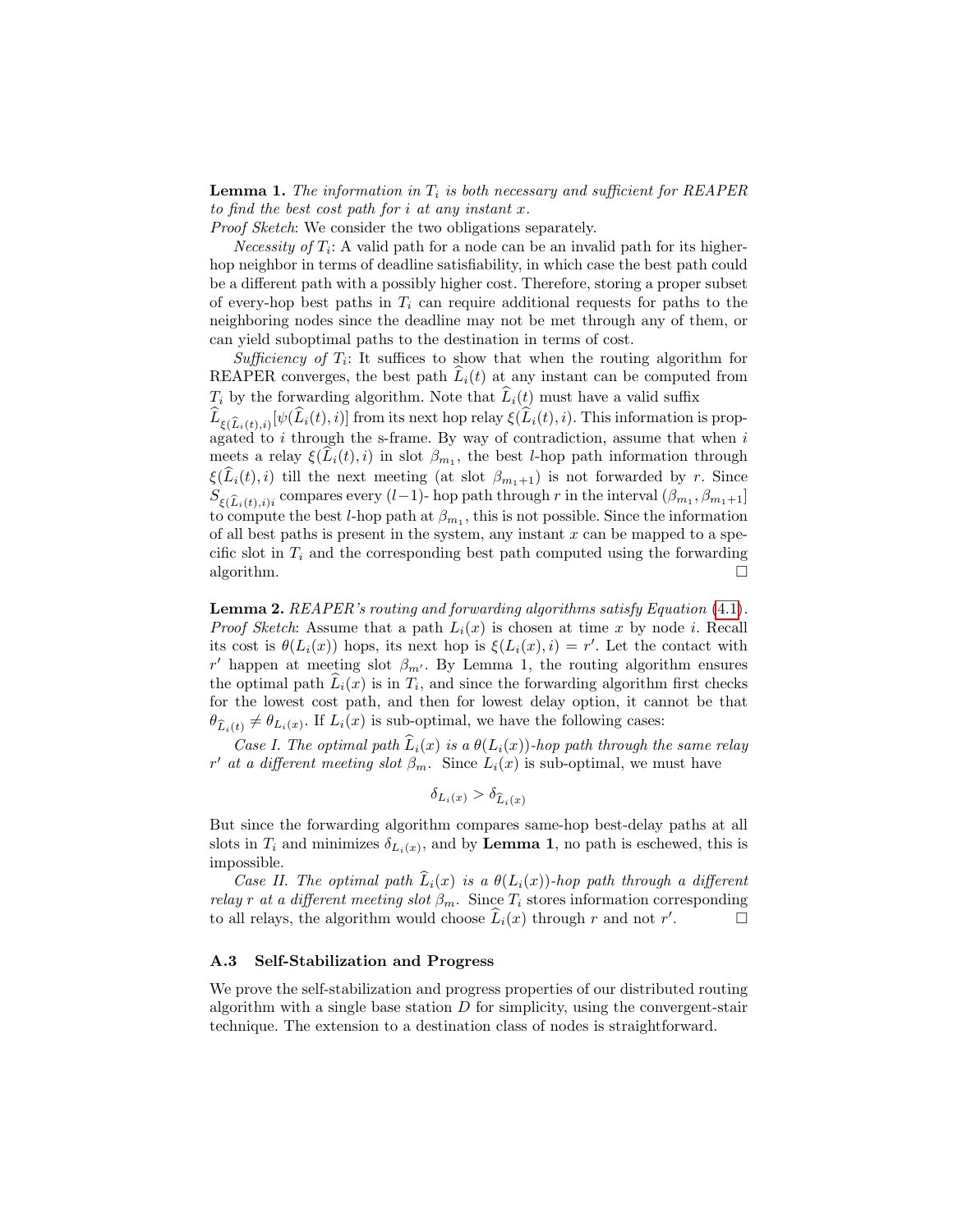<span id="page-18-0"></span>

| $H.0 \equiv true$                                                                                          |
|------------------------------------------------------------------------------------------------------------|
| $H.1 \equiv (\forall i, j : i, j \in \mathbb{V} \cup D : C.1 \wedge C.2 \wedge C.3)$                       |
| $H.2 \equiv H.1 \wedge (\forall i, j : i \in I_1, j \in I_0 : M_{ij} \neq \emptyset \implies$              |
| $(\forall q = 1, p \in [1, F] : T_i(q, p) \delta \leq S_{ji}(q, p) \delta)$                                |
|                                                                                                            |
| $H.(r+1) \equiv H.r \wedge (\forall i, j : i \in I_r, j \in I_{r-1} : M_{ij} \neq \emptyset)$              |
| $\implies (\forall q \in [1, r], p \in [1, F] : T_i(q, p) \ldotp \delta \leq S_{ji}(q, p) \ldotp \delta))$ |
|                                                                                                            |
| $H.(K+1) \equiv H.K \wedge (\forall i, j : i \in I_K, j \in I_{K-1} : M_{ij} \neq \emptyset$               |
| $\implies (\forall q \in [1, K], p \in [1, F] : T_i(q, p) \ldotp \delta \leq S_{ji}(q, p) \ldotp \delta))$ |

#### Fig. A.1: REAPER Invariants

Let  $I_r$ ,  $r \in [0, K]$  be the set of nodes having an r-hop path to the destination. It is easy to see that  $I_0 = \{D\}$ , a singleton set. Further, it is not necessary that  $I_l \cap I_m = \emptyset$  for any  $l, m \in (0, K]$ . We then define the following set of invariants as shown in Fig. [A.1.](#page-18-0) It may be observed that  $H(K + 1)$  implies stabilization of routes in the system.

Closure Properties We first prove the closure properties of the invariants in Fig. [A.1.](#page-18-0)

(A) H.1 is closed: When H.1 holds for a process i, actions  $(1),(2),(3)$  and  $(5)$ are disabled. We then have the following two cases:

Case I.  $i = D$ : In this case, only action (4) is enabled. Since no change is made to  $T_D$  through the action, all the three sub-clauses  $C.1, C.2$  and  $C.3$ continue to hold and H.1 is preserved.

Case II.  $i \neq D$ : Following the above logic, since the send action (4) makes no changes to  $T_i$ ,  $H.1$  is preserved. For the receive action  $(6)$ , even if an existing value in  $T_i$  is overwritten, note that (6) fires only when the received frame is well-behaved with respect to  $C.3$ , and the corresponding send happens when both C.1 and C.2 hold. Since each of the clauses is conservative, the changed  $T_i$ also preserves H.1.

(B)  $H(r+1)$  is closed  $\forall r \in [1, K]$ : We prove this by the method of induction.

Base case: We have already shown that H.1 is closed. Therefore, it suffices to show that the second clause is closed given H.1. Note that  $I_0 = \{D\}$  and that hop 0 is always stable. Given H.1, therefore,  $\forall i \in I_1$ ,  $S_{Di}$  never changes. For each i, the send action (4) at i is disabled for  $j = D$ . The receive action (6) can only overwrite  $T_i(1,.)$  the first time i meets D, and the predicate holds by virtue of equality. If  $T_i$  is not overwritten by action (6), the predicate is trivially preserved. Thus, H.2 is closed.

Induction hypothesis: H.r is closed.

Induction: We need to show that  $H(r+1)$  is closed. For either i or j, H.r implies only actions (4) and (6) are enabled. The send actions (4) at i or j do not affect  $T_i$  or  $S_{ji}$  till the  $r<sup>th</sup>$  hop, so the predicate is trivially preserved. For process j, the receive action (6) does not affect either  $T_i$  or  $S_{ji}$ . For process i, since H.r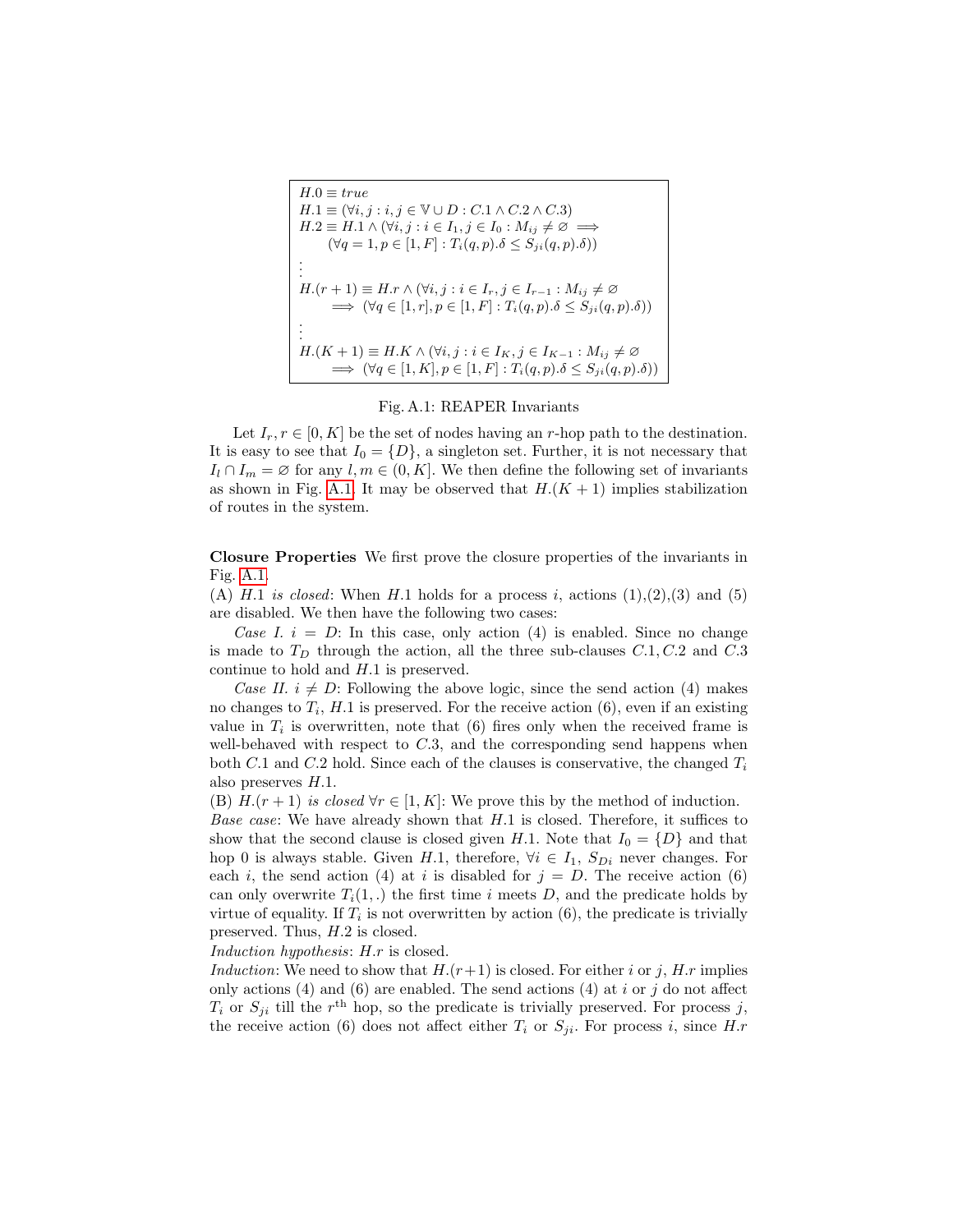holds, no improved information till the  $r<sup>th</sup>$  hop can be obtained from j through the receive action (6), and the predicate continues to hold. Thus  $H(r + 1)$  is closed.

Progress Properties We now prove that our algorithm self-stabilizes, i.e. given any state H.0, it converges to a state  $H(K + 1)$  given a bounded number of failures. We prove the progress property using the following sequence of leads-to  $(\mapsto)$  formulations assuming a weakly fair scheduling policy, in the following two steps:

(A)  $H.0 \rightarrow H.1$ : Given a state s, let us consider the variant function:  $\#(s) =$  $\langle C_1(s), C_2(s), C_3(s), C_5(s) \rangle$ , a lexicographic ordering where  $C_x(s)$  = the number of nodes in N that satisfy the guard of the  $x<sup>th</sup>$  action. Clearly, whenever action 1, 2, 3 or 5 executes, the corresponding  $C_x(s)$  decreases by 1; hence the variant function is monotonically decreasing with a lower limit of  $(0, 0, 0, 0)$ . When  $\#(s)$ reaches its lower bound, the system is in state H.1.

(B)  $H.r \longmapsto H.(r + 1)\forall r \in [1, K]: H.r$  implies that only actions 4 and 6 are enabled. Consider the variant function  $V_{r+1}(s) = \Omega_{r+1} - P_{r+1}(s)$ , where  $\Omega_{r+1}$ is an oracle variable denoting the total number of r-hop paths to be eventually recorded in the system, and  $P_{r+1}(s)$  is the total number of r-hop paths discovered in state s. The function is lower-bounded at 0 and is non-increasing, since it decreases through an updating receive action involving an s-frame  $S, j.i, i \in I_r$ ,  $j \in I_{r-1}$ , and remains constant otherwise. Due to the system assumption of weak fairness, we can say that the value of  $V_{r+1}$  eventually decreases given H.r, and the system reaches state  $H(r + 1)$  in finite time.

Thus, we prove that the algorithm is self-stabilizing under a bounded number of failures.  $\Box$ 

## A.4 Cycle Avoidance

In the steady state, the per-link protocol overhead at a node  $i$  is polylogarithmic. Storing the entire path instead of just the next hop would have sufficed to eliminate cycles, but at the cost of higher overhead. Instead, eachnode i excludes from s-frame  $S_{ij}$ , all the paths that have j as the next hop (as discussed before) as a first step at cycle avoidance. Observe that paths with cycles can still exist in the t-frame; nevertheless, we can assert:

**Lemma 3.** At any timeslot x, any node i will always select a cycle-free path  $\widehat{L}_i(x)$  to the destination.

#### Proof Sketch: We consider two cases:

Case I. A path  $L_i(x)$  has a cycle of length  $\pi$  with i as a recurring node. Let  $L_i(x)$  be the sequence  $\langle i, C_1, \ldots, C_{\pi-1}, i, R_1, \ldots, R_{l-1}, D \rangle$ , of which  $L_i(x)$  is the suffix  $\langle i, R_1, \ldots, R_{l-1}, D \rangle$ . Assuming that there are no other paths in  $T_i$ , the forwarding algorithm has to select between these two paths. Now  $\theta(L_i(x))$